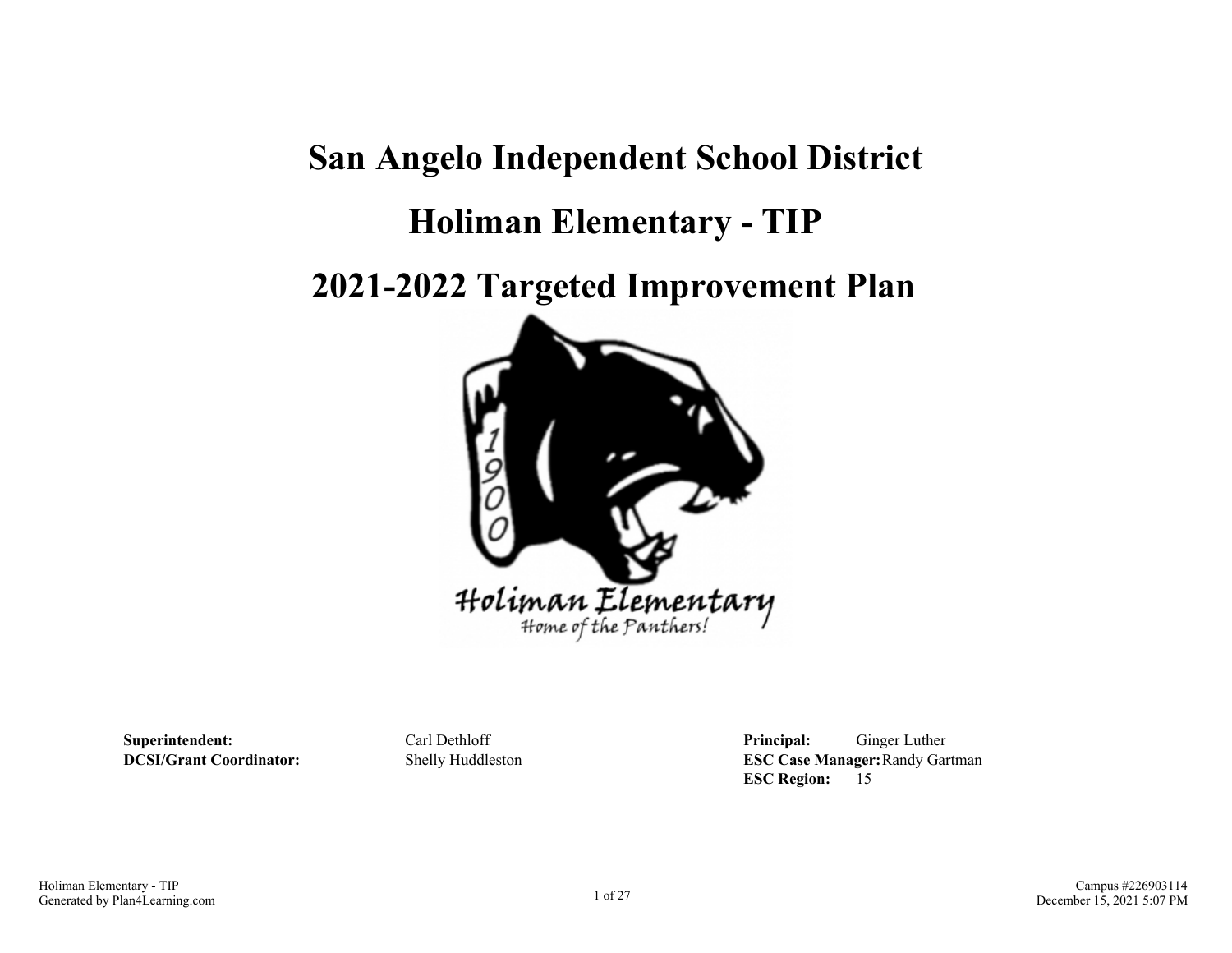# **Assurances**

# **DCSI/Grant Coordinator**

I, the District Coordinator of School Improvement/Grant Coordinator, attest that I will provide or facilitate the provision of all the necessary district-level commitments and support mechanisms to ensure the successful implementation of the Targeted Improvement Plan for this campus. I understand I am responsible for the implementation of all intervention requirements. If I am the principal supervisor, I understand I am responsible for ensuring the principal carries out the plan elements as indicated herein.

**Signature:** Shelly Huddleston

## **Principal Supervisor**

I, as supervisor of the principal for this campus, attest that I will coordinate with the DCSI/Grant Coordinator to provide or facilitate the provision of all the necessary district-level commitments and support mechanisms to ensure the principal I supervise can achieve successful implementation of the Targeted Improvement Plan for this campus. I understand I am responsible for ensuring the principal carries out the plan elements as indicated herein.

**Signature:** Shelly Huddleston

## **Principal**

I, as principal for this campus, attest that I will coordinate with the DCSI/Grant Coordinator (and my supervisor, if they are not the same person) to use the district-provided commitments and support mechanisms to ensure the successful implementation of the Targeted Improvement Plan for this campus. I agree to carry out the plan elements as indicated herein.

**Signature:** Ginger Luther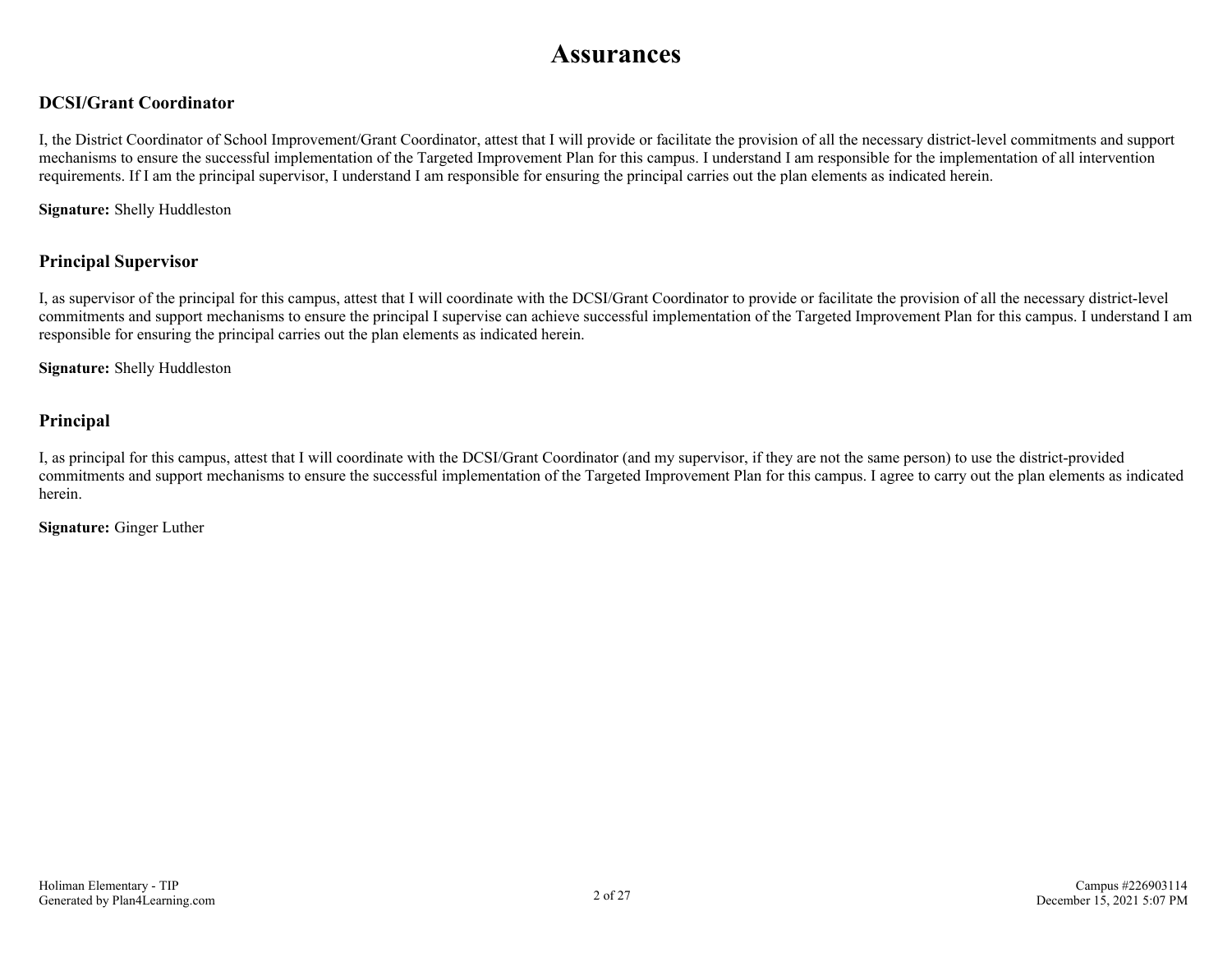# **Data Analysis**

# **Domain 1**

**Domain 1: What accountability goal has your campus set for this year? Be sure to include how you determined the goal for each domain and how these goals will impact your overall Accountability Rating.**

I used the A-F estimator the goals we needed to set be to be rated a "C". If students in Grades 3-5 will obtain 75% approaches, 30% meets, and 18% masters on all tests. This will move us to a "C" rating.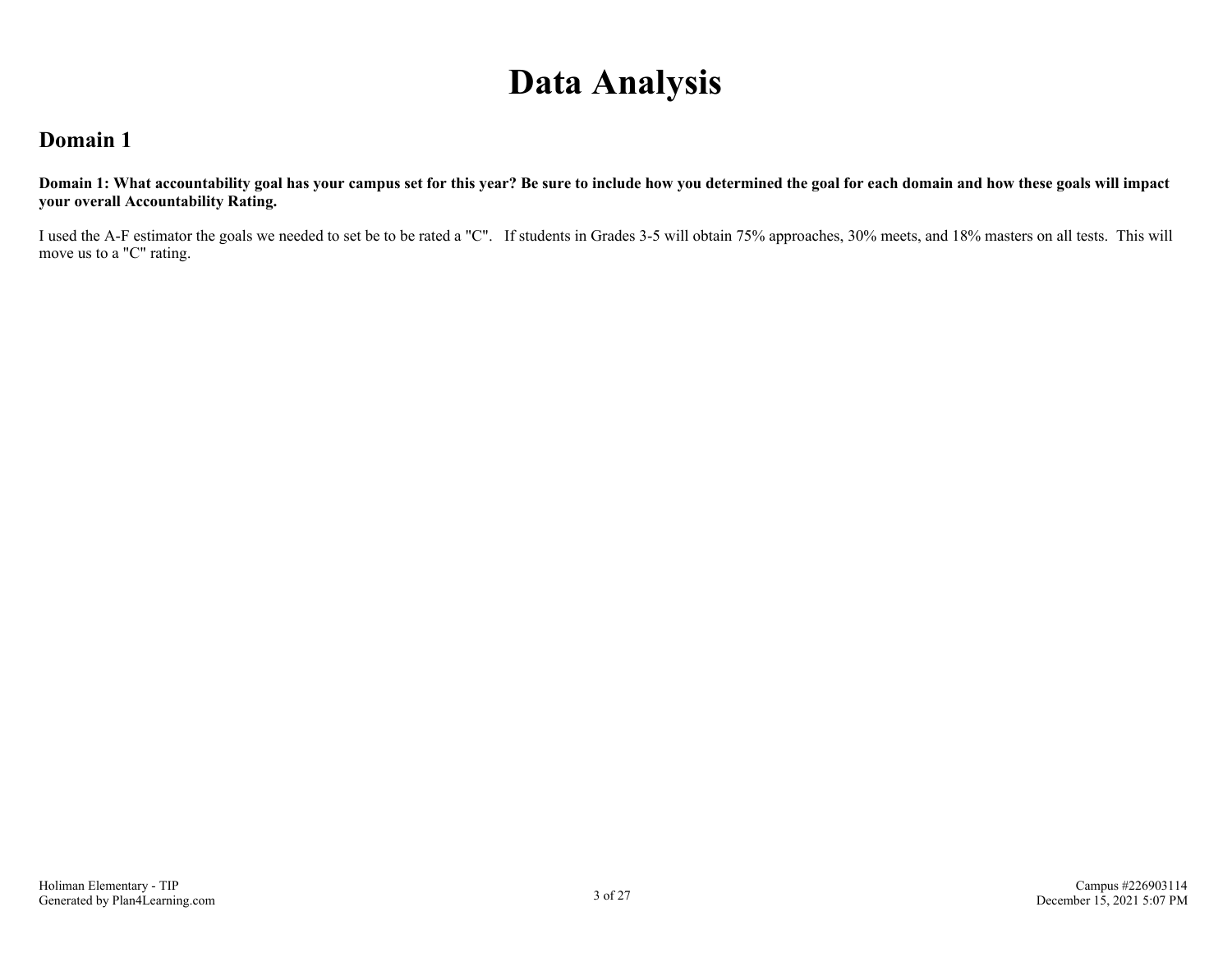# **Domain 2A or 2B**

#### **Domain 2A or 2B: What accountability goal has your campus set for this year? Be sure to include how you determined the goal and how these goals will impact your overall Accountability Rating.**

Domain 2A was chosen because if all students can grow this will affect all areas and all students. We will have 70% our students show growth in grades 3-5 in the areas of Reading and Math. This will move us to a "C" rating.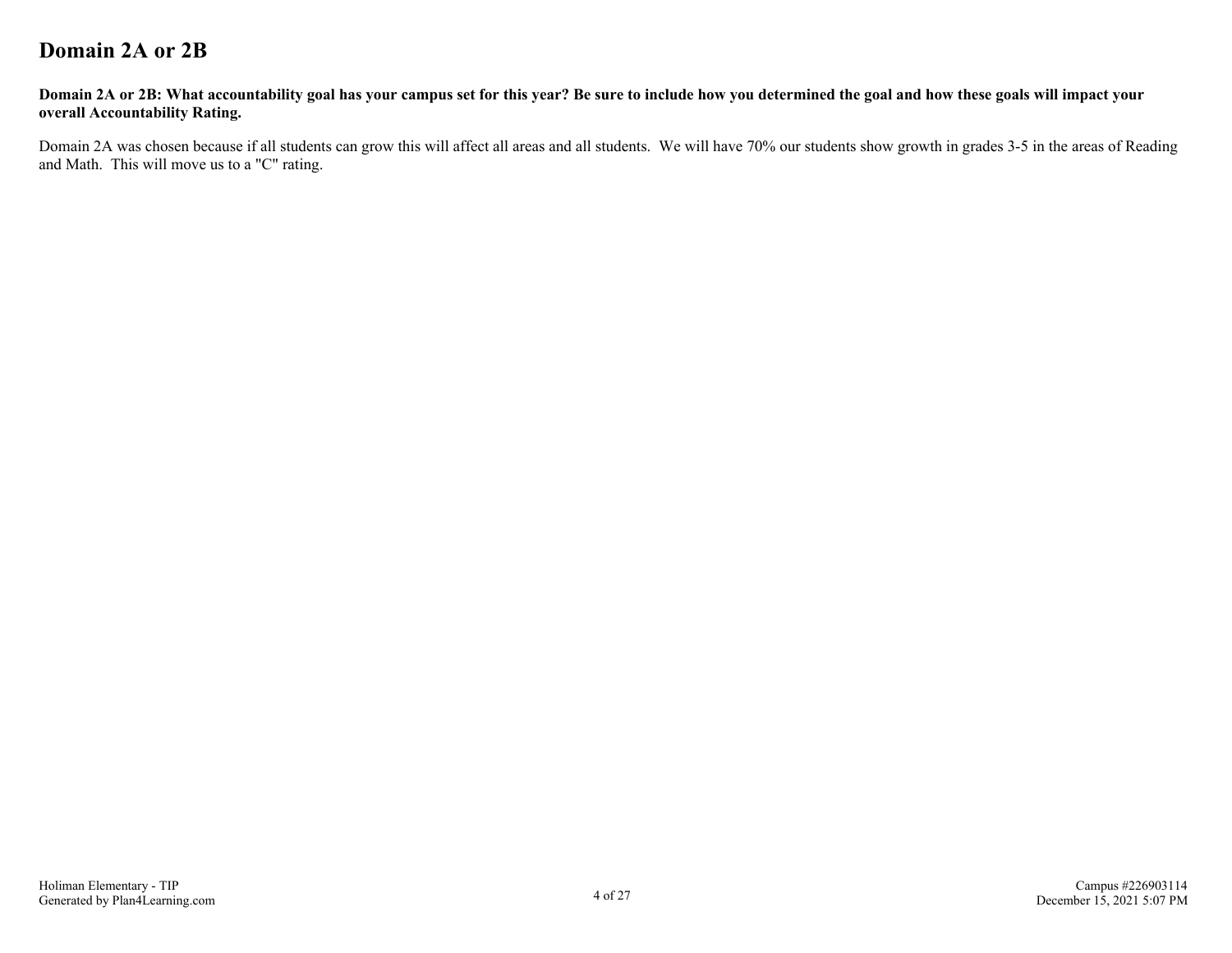# **Domain 3**

**Domain 3: What accountability goal has your campus set for this year? Be sure to include how you determined the goal for each domain and how these goals will impact your overall Accountability Rating.**

The goal was determined based on what is needed to get to a "D" rating and it will shows that we shold focus on all students in every population in Math and Reading. Of the 31 indicators, we need to meet 11. This will give us a "D" but overall rating will be a "C"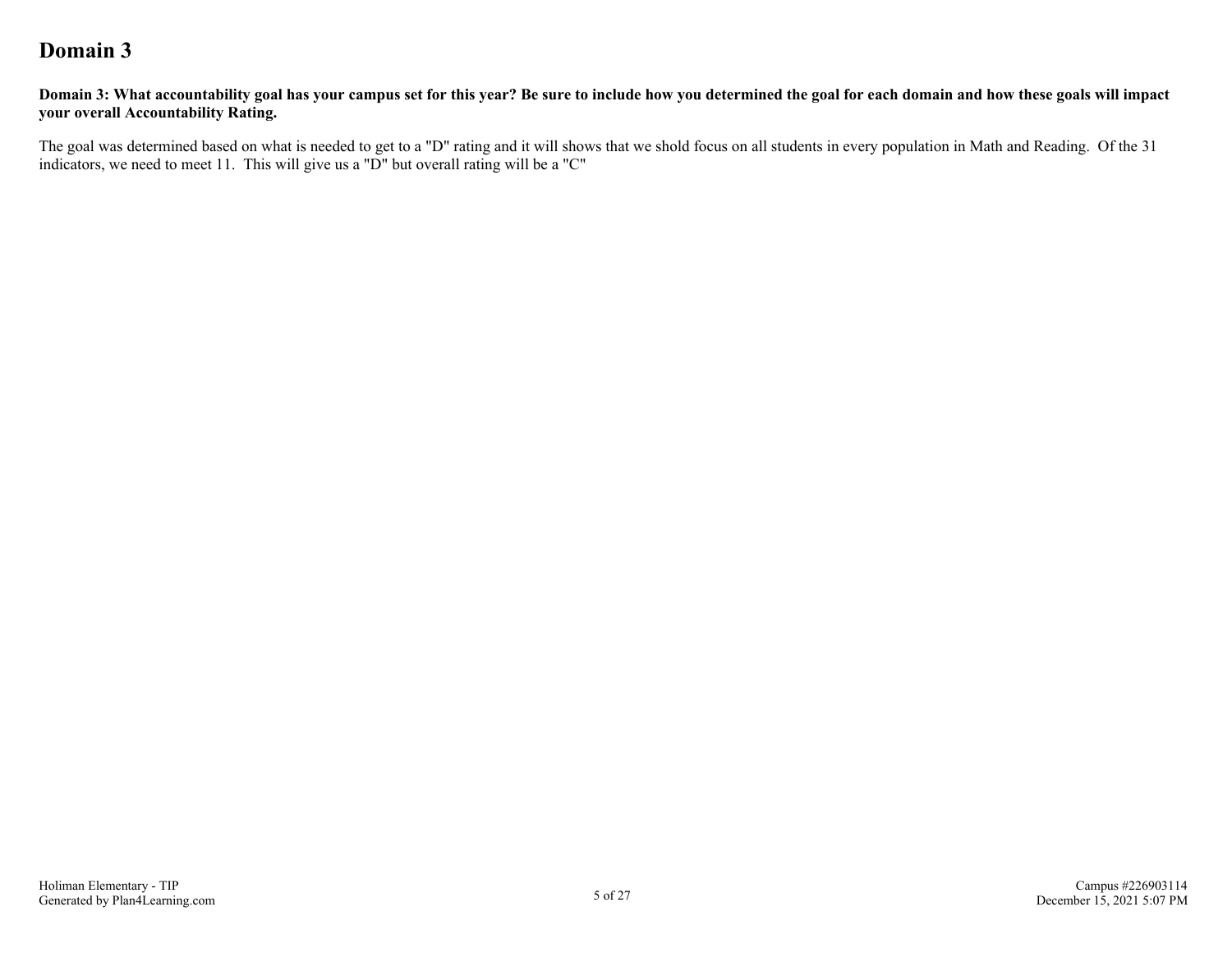# **Subject Areas and Student Groups**

**Which subjects are a focus this year when thinking about student performance? Why have you identified these specific subject areas? What is the intended impact on your accountability domain scores?**

Reading and Math are our subject areas of focus and those areas are identified because we need to show growth here, and all students participate in both.

#### **Which student group outcomes are you targeting in these goals? What is the intended impact on your accountability domain scores?**

The focus groups for Reading and Math will be Hispanic and Economically Disadvantaged. The intended impact will take us to a "C"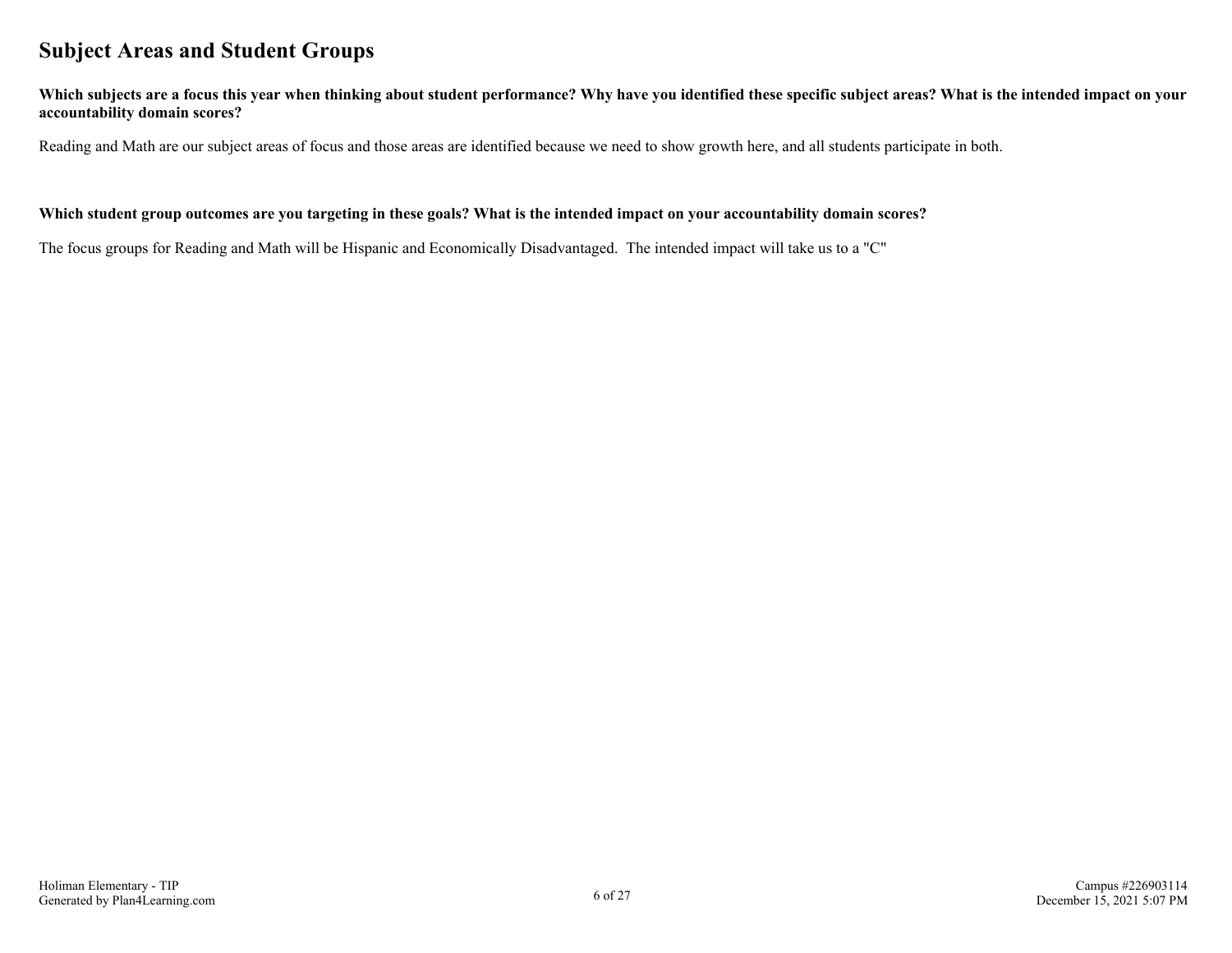# **Essential Actions**

**Essential Action : Develop campus instructional leaders with clear roles and responsibilities. Implementation Level: Partial Implementation** 

**Essential Action : Recruit, select, assign, induct and retain a full staff of highly qualified educators. Implementation Level: Partial Implementation** 

**Essential Action : Compelling and aligned vision, mission, goals, values focused on a safe environment and high expectations. Implementation Level: Partial Implementation** 

**Essential Action : Daily use of high-quality instructional materials aligned to instructional planning calendars and interim and formative assessments. Implementation Level: Partial Implementation** 

**Essential Action : Effective classroom routines and instructional strategies. Implementation Level: Beginning Implementation** 

**Essential Action : Data-driven instruction. Implementation Level: Beginning Implementation**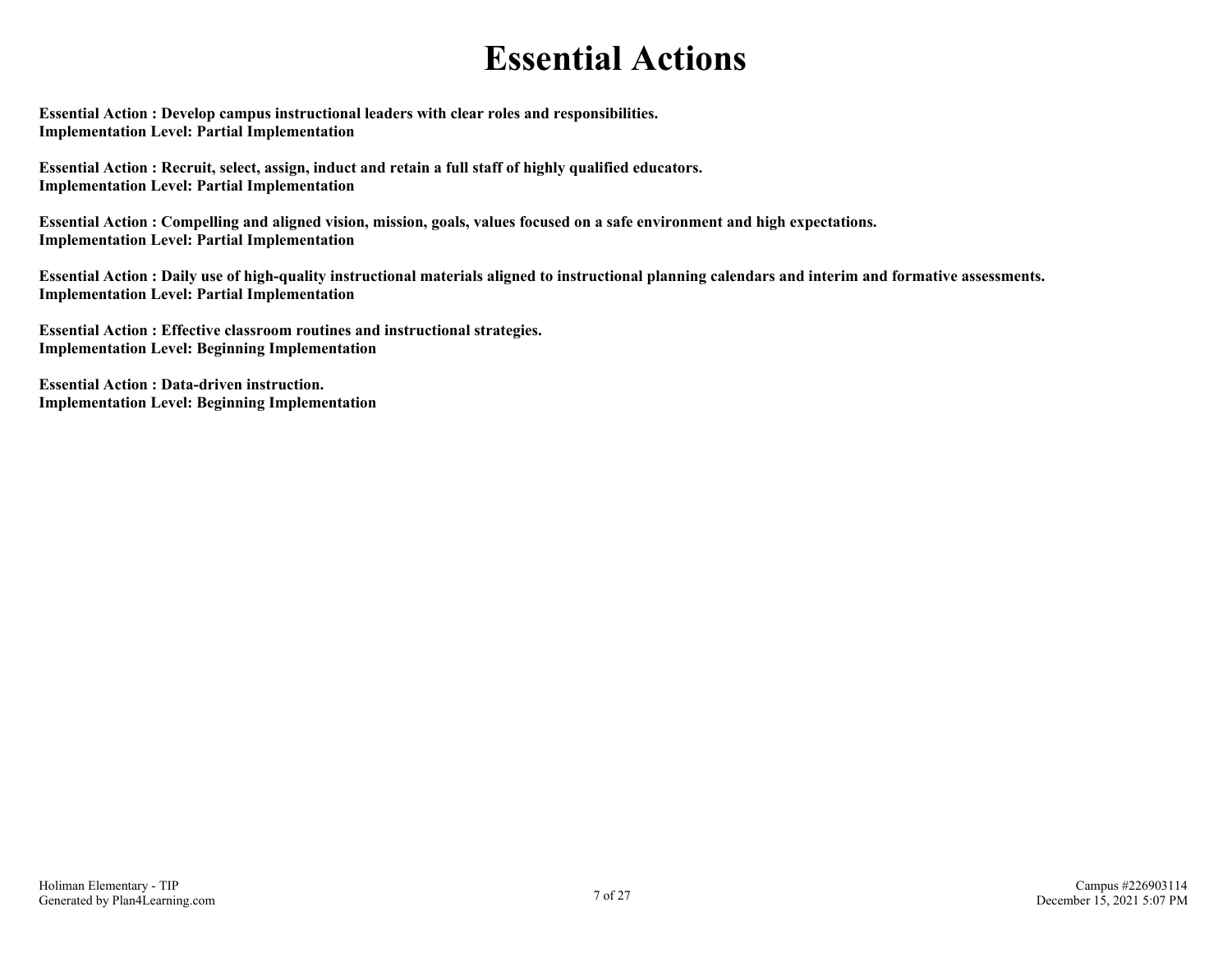# **Cycles**

**Cycle 1 - (Sept – Nov)**

**Did you achieve your student performance data goals? Why or why not?:** Yes we did. We are on target to meeting our end of year goals.

**1. Essential Action 1.1:** Develop campus instructional leaders with clear roles and responsibilities.

**Implementation Level:** Partial Implementation

**Rationale:** We want to create clear roles and responsibilities for the members of the leadership team and provide greater clarity to CLT members on how to lead their grade levels.

**Who will you partner with?:** VIP

**How will you build capacity in this Essential Action?** We will clearly define and calendar the roles and responsibilities of all campus leaders, and meet monthly with the DCIS, The Director of Campus Academic Success, or Engage2Learn for leadership coaching. This will include flex-time to help decrease interruptions that stop the work.

**How will you communicate these priorities to your stakeholders? How will you create buy-in?:** The CLT committee will be involved in the process of defining clear roles and responsibilities of those in leadership roles. We will share these roles and responsibilities with staff to gather feedback. The rationale will be shared at Campus Improvement team meetings as well as at the public meeting when discussing accountability results.

**Desired Annual Outcome:** CLT will have a list of responsibilities, including teachers assigned for supervision and each member of the CLT will have a calendar that reflects observations, feedback cycles, PLC's, and data meetings.

**District Commitment Theory of Action:** If the district provides opportunities for ongoing support and coaching to principals and members of the CLT, then campus leadership will have the tools they need to support teachers on a consistent basis, thereby improving student outcomes.

**Desired 90-day Outcome:** The CLT will have defined roles and responsibilities and implementation will be at 85%.

**District Actions:** If San Angelo ISD provides ongoing support and coaching of the campus leaders, then leaders will be able to implement clear, written, transparent roles and responsibilities and core leadership tasks that are scheduled on weekly calendars.

#### **Did you achieve your 90 day outcome?:** Yes

Why or why not?: CLT members have a list of their responsibilities, including teachers assigned for supervision and each member's calendar reflects observations, feedback cycles, PLCs, and data meetings.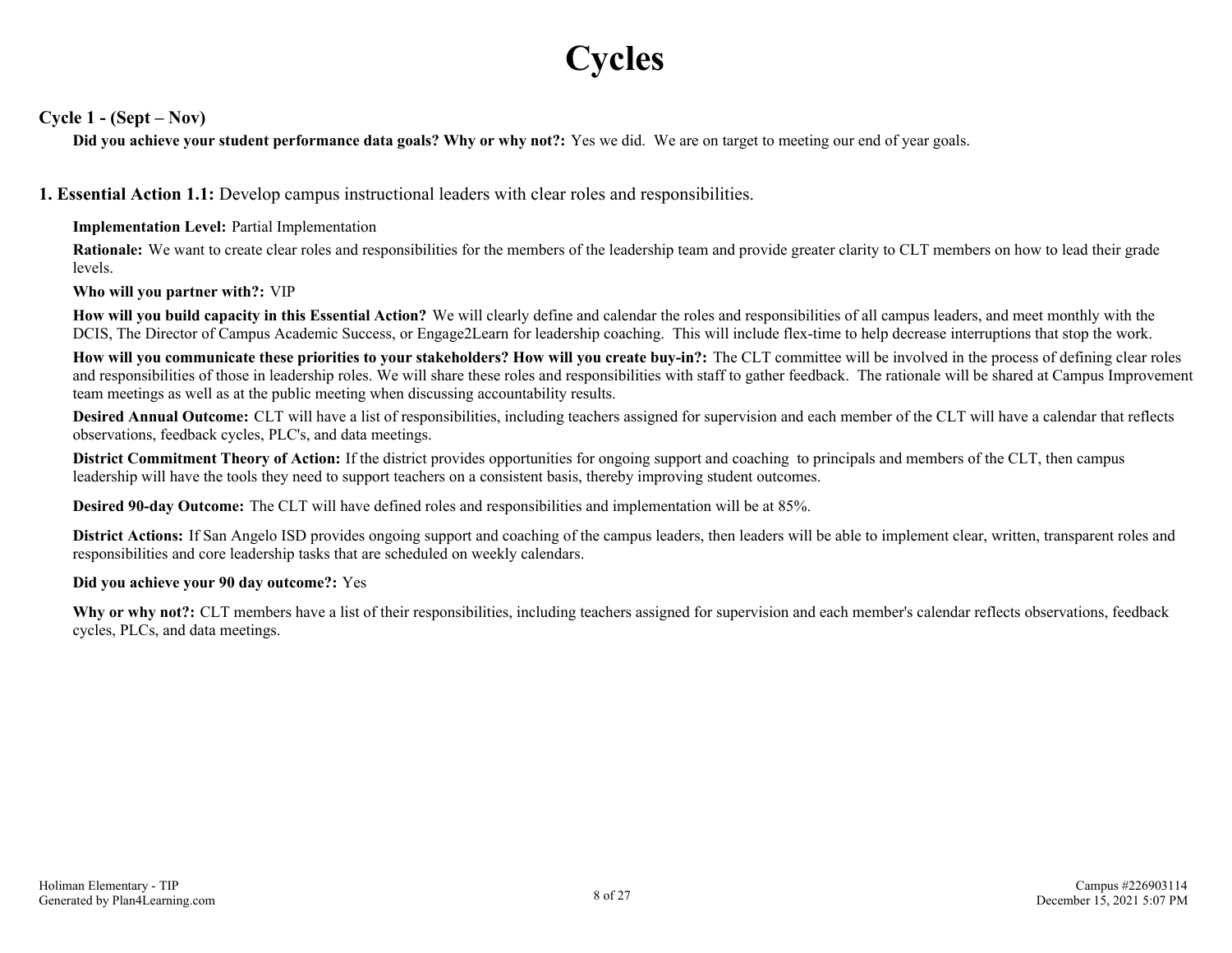| <b>Step 1 Details</b>                                                                                                                                                                                                                                                                                                                                                                                                                                                                                                                                                                                     | <b>Formative Reviews</b>                                                                                                                              |  |  |
|-----------------------------------------------------------------------------------------------------------------------------------------------------------------------------------------------------------------------------------------------------------------------------------------------------------------------------------------------------------------------------------------------------------------------------------------------------------------------------------------------------------------------------------------------------------------------------------------------------------|-------------------------------------------------------------------------------------------------------------------------------------------------------|--|--|
| Action Step 1: The principal and the CLT will participate in leadership coaching from a Vetted<br>Improvement Provider to help build CLT skills.<br>Evidence Used to Determine Progress: Coaching Strategies; notes from the training<br>Person(s) Responsible: CLT, Engage2Learn, Campus Academic Success Coach<br>Resources Needed: Coaching Agendas and E-suite coaching logs<br><b>Addresses an Identified Challenge: Yes</b><br>Start Date: September 15, 2021 - Frequency: Ongoing - Evidence Collection Date:<br>November 30, 2021<br>Funding Sources: - 6200-Professional and contracted services | <b>Progress toward Action Steps: Significant Progress</b><br>Necessary Adjustments/Next Steps: We will continue these<br>calendared monthly meetings. |  |  |
| <b>Step 2 Details</b>                                                                                                                                                                                                                                                                                                                                                                                                                                                                                                                                                                                     | <b>Formative Reviews</b>                                                                                                                              |  |  |
| Action Step 2: The CLT will define and calendar leadership roles and responsibilities. Leadership will<br>track the weekly calendar and adjust weekly by including make-up time in the schedule to ensure all staff<br>has observation/feedback of classroom instruction.<br><b>Evidence Used to Determine Progress: Roles and Responsibilites</b><br>Person(s) Responsible: CLT<br><b>Resources Needed: E2L documents</b><br><b>Addresses an Identified Challenge: Yes</b><br>Start Date: September 15, 2021 - Frequency: Ongoing - Evidence Collection Date: October<br>29, 2021                        | <b>Progress toward Action Steps: Met</b><br>Necessary Adjustments/Next Steps: We will continue this action step<br>throughout the year.               |  |  |
| <b>Step 3 Details</b>                                                                                                                                                                                                                                                                                                                                                                                                                                                                                                                                                                                     | <b>Formative Reviews</b>                                                                                                                              |  |  |
| Action Step 3: Weekly Leadership Team meetings that focus on needs across campus based on collected<br>data.<br>Evidence Used to Determine Progress: Leadership Team Agenda<br>Person(s) Responsible: CLT<br>Resources Needed: Leadership Team Agenda<br><b>Addresses an Identified Challenge: No</b><br>Start Date: September 15, 2021 - Frequency: Weekly - Evidence Collection Date: November<br>30, 2021                                                                                                                                                                                              | <b>Progress toward Action Steps: Significant Progress</b><br>Necessary Adjustments/Next Steps: We will continue these weekly<br>CLT meetings.         |  |  |

**What challenges do you think you'll encounter in achieving desired campus or student outcomes for this cycle?:** Building CLT skill in observation/debrief cycle and lesson plan review.

**What specific action steps address these challenges?:** 1, 2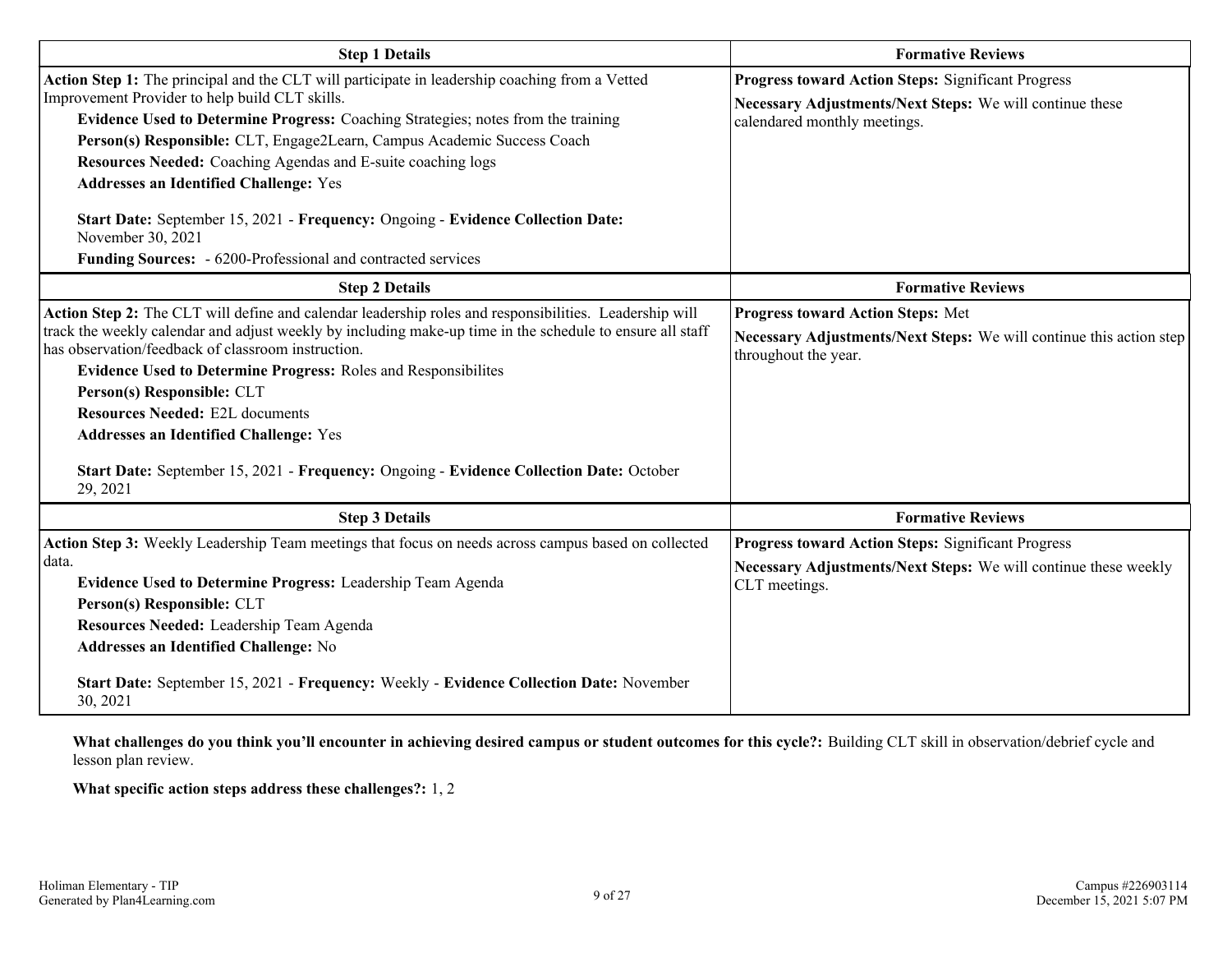## **Cycle 1 - (Sept – Nov)**

**2. Essential Action 5.1:** Effective classroom routines and instructional strategies.

#### **Implementation Level:** Beginning Implementation

**Rationale:** Systems need to support planned rigorous lesson planning driven by high priority learning standards, essential components, and formative assessments.

#### **Who will you partner with?:** VIP

**How will you build capacity in this Essential Action?** The CLT will use a calibration document while performing walkthroughs. The needs will be identified and then discussed and shared with teacher teams. Then, PD will be planned around campus needs through PLC's.

**How will you communicate these priorities to your stakeholders? How will you create buy-in?:** School Improvement updates, lesson plan templates, essential actions, and rationale will be shared at Campus Improvement Team meetings as well as at the public meeting when discussing accountability results. A team of lead teachers will help create the common lesson plan template with formative assessments. The CLT will guide and model the planning process with each PLC team as the standard for well-planned rigorous lessons. Teachers will see the evidence of well-planned lessons in their improved data.

**Desired Annual Outcome:** Teachers will use the curriculum and TEKS Resource System, TxGuide or Implementing the TEKS, and common lesson planning templates to plan lessons and formative assessments 98% of the time. The calibration document will be used 2 times per 9 weeks.

**District Commitment Theory of Action:** If the district provides access to a high-quality aligned district curriculum with access to creating formative assessments focusing on high priority learning standards, then teachers will have the tools they need to effectively plan objective-driven lessons with formative assessments.

**Desired 90-day Outcome:** Teachers will use the curriculum and TEKS Resource System, TxGuide or Implementing the TEKS and common lesson planning templates to plan lessons and formative assessments 90% of the time..

**District Actions:** If the district provides access to a high-quality aligned district curriculum with access to creating formative assessments focusing on high priority learning standards, then teachers will have the tools they need to effectively plan objective-driven lessons with formative assessments.

#### **Did you achieve your 90 day outcome?:** Yes

Why or why not?: Teachers are using the curriculum and TEKS Resource System, TxGuide, or Implementing the TEKS and common lesson planning templates to plan lessons and formative assessments.

| <b>Step 1 Details</b>                                                                                                                                           | <b>Formative Reviews</b>                                                          |
|-----------------------------------------------------------------------------------------------------------------------------------------------------------------|-----------------------------------------------------------------------------------|
| Action Step 1: Continue calendared weekly lesson plan feedback cycle; ensuring alignment of TEK,                                                                | <b>Progress toward Action Steps: Significant Progress</b>                         |
| instruction, and a rigorous assessment, and adjust weekly by including make-up time in the schedule to<br>ensure all staff has observation/feedback of lessons. | Necessary Adjustments/Next Steps: CLT will continue the weekly<br>feedback cycle. |
| <b>Evidence Used to Determine Progress:</b> Google Template for Planning, coaching session                                                                      |                                                                                   |
| documents<br>Person(s) Responsible: Ginger Luther                                                                                                               |                                                                                   |
| <b>Resources Needed:</b> Google Template for Planning; calibration document, coaching<br>documentation                                                          |                                                                                   |
| <b>Addresses an Identified Challenge: Yes</b>                                                                                                                   |                                                                                   |
| Start Date: September 15, 2021 - Frequency: Weekly - Evidence Collection Date: November<br>30, 2021                                                             |                                                                                   |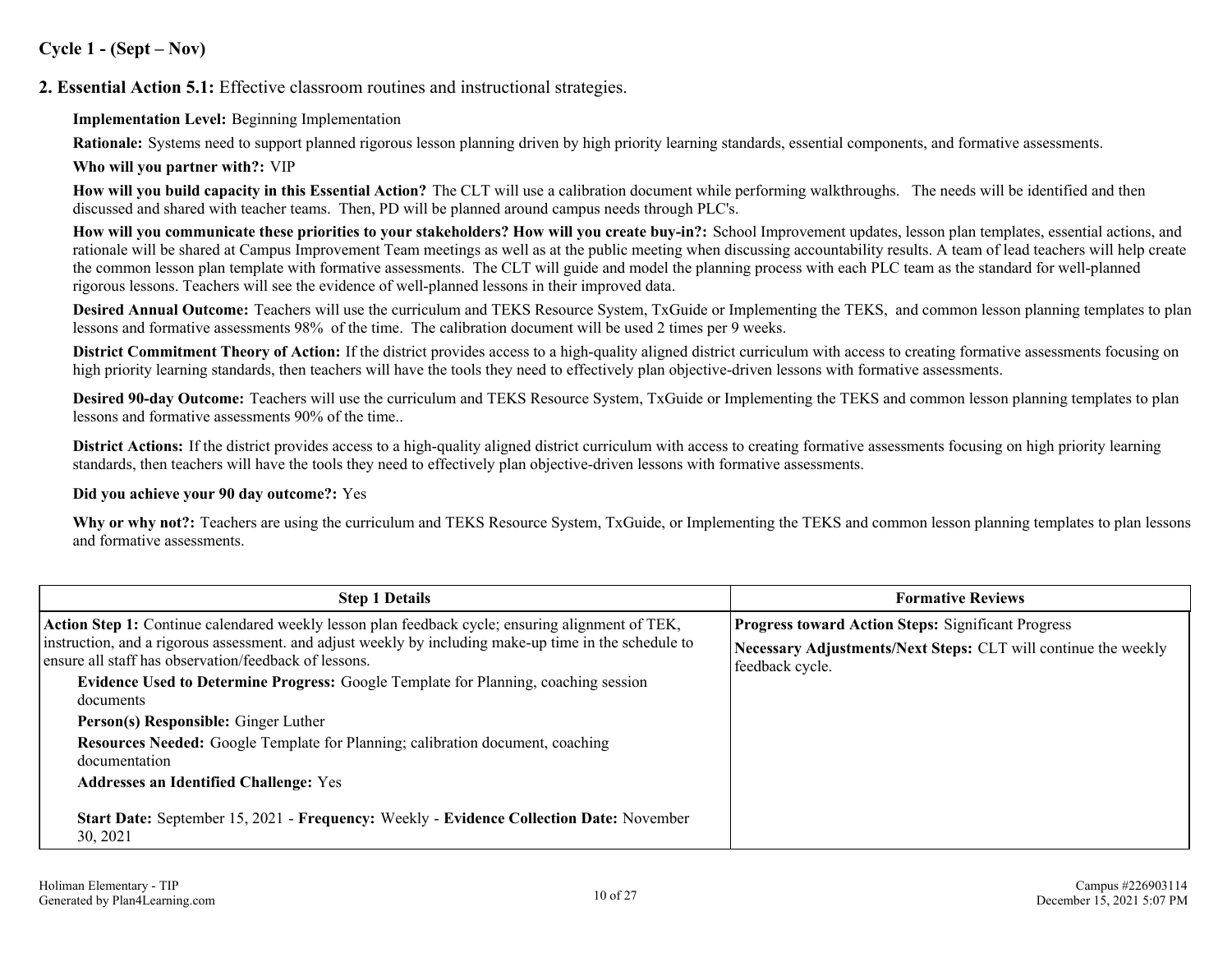| <b>Step 2 Details</b>                                                                                                                                                                                                                                                                                                                                                                                                                                                                                                                                                                                                                                                 | <b>Formative Reviews</b>                                                                                                                                |  |
|-----------------------------------------------------------------------------------------------------------------------------------------------------------------------------------------------------------------------------------------------------------------------------------------------------------------------------------------------------------------------------------------------------------------------------------------------------------------------------------------------------------------------------------------------------------------------------------------------------------------------------------------------------------------------|---------------------------------------------------------------------------------------------------------------------------------------------------------|--|
| Action Step 2: Classroom observations with look fors specific to PLC discussions, lesson plan alignment,<br>& success criteria including weekly adjustments by including make-up time in the schedule to ensure all<br>staff has observation/feedback of classroom instruction.<br>Evidence Used to Determine Progress: CLT Classroom Walkthrough Calibration observation<br>torm<br>Person(s) Responsible: Ginger Luther<br><b>Resources Needed: CLT Classroom Walkthrough Calibration observation form</b><br><b>Addresses an Identified Challenge: Yes</b><br>Start Date: September 15, 2021 - Frequency: Ongoing - Evidence Collection Date:<br>November 30, 2021 | Progress toward Action Steps: Met<br>Necessary Adjustments/Next Steps: CLT will continue the<br>classroom observations and discussions for improvement. |  |
| <b>Step 3 Details</b>                                                                                                                                                                                                                                                                                                                                                                                                                                                                                                                                                                                                                                                 | <b>Formative Reviews</b>                                                                                                                                |  |
| <b>Action Step 3:</b> Weekly Leadership Team meetings                                                                                                                                                                                                                                                                                                                                                                                                                                                                                                                                                                                                                 | <b>Progress toward Action Steps: Significant Progress</b>                                                                                               |  |
| <b>Evidence Used to Determine Progress:</b> Leadership team Agendas<br>Person(s) Responsible: Ginger Luther<br>Resources Needed: Leadership team Agendas<br><b>Addresses an Identified Challenge: No</b><br>Start Date: September 15, 2021 - Frequency: Weekly - Evidence Collection Date: November                                                                                                                                                                                                                                                                                                                                                                   | Necessary Adjustments/Next Steps: CLT will continue the weekly<br>leadership meetings.                                                                  |  |
| 30, 2021                                                                                                                                                                                                                                                                                                                                                                                                                                                                                                                                                                                                                                                              |                                                                                                                                                         |  |

**What challenges do you think you'll encounter in achieving desired campus or student outcomes for this cycle?:** Being able to schedule time with the teacher outside of other meetings/trainings both myself and teachers have to attend as well as understanding of the TEK and what alignment entails.

**What specific action steps address these challenges?:** 1, 2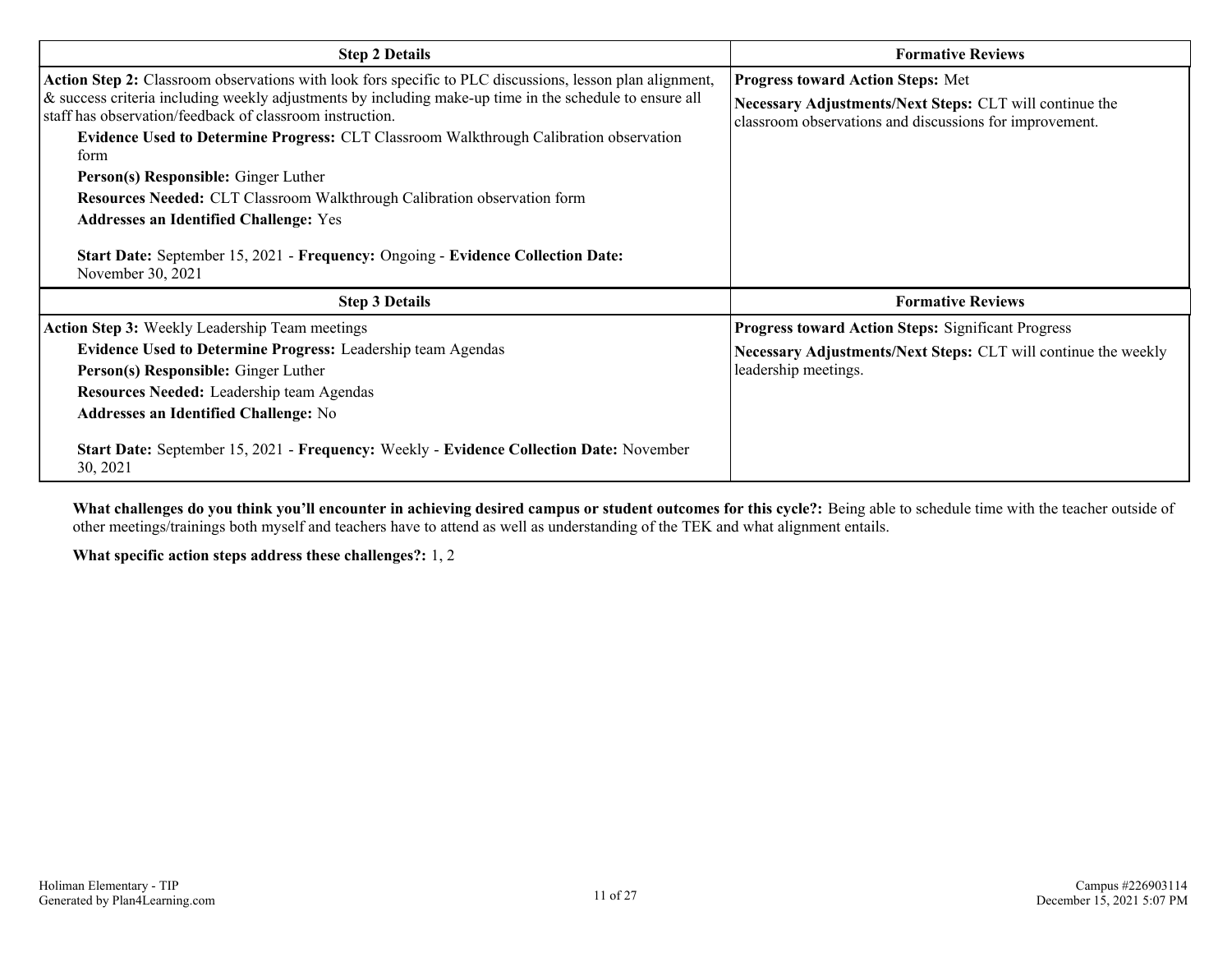## **Cycle 1 - (Sept – Nov)**

## **3. Essential Action 5.3:** Data-driven instruction.

#### **Implementation Level:** Beginning Implementation

**Rationale:** Refinement in data-driven instruction based on quality conversations about formative assessments, effective instructional strategies, and possible adjustments to instructional delivery, will lead to maximized student progress toward measurable goals.

#### **Who will you partner with?:** VIP

**How will you build capacity in this Essential Action?** PLCs will work to explore student data to guide collaborative, meaningful instruction. Concentration will be given to unpacking SEs into skills usable by teachers for reteaching with the support of the Instructional Coach. Administrators will have the support of the Director of Campus Academic Support, the Executive Director of Teaching and Learning, ESC XV, and executive coaching from Engage2Learn.

**How will you communicate these priorities to your stakeholders? How will you create buy-in?:** Refinement in data-driven instruction based on quality conversations about formative assessments, effective instructional strategies, and possible adjustments to instructional delivery, will lead to maximized student progress toward measurable goals.

**Desired Annual Outcome:** Teachers will disaggregate and review their student data in order to make data-informed decisions. Data will be analyzed during PLCs to identify student misconceptions, and then create plans for reteach to meet the needs of all learners as shown in their lessons 98% of the time.

**District Commitment Theory of Action:** If San Angelo ISD supports the structure for PLCs in order to create assessments and provides resources such as NWEA & MAP testing, Next Steps in Guided Reading, and mClass, then teachers will be able to track student growth, adjust instruction to meet all student needs, and set individual student progress goals.

**Desired 90-day Outcome:** Teachers will disaggregate and review their student data in order to make data informed decisions. Data will be analyzed during PLC's to identify student misconceptions, and then create plans for reteach to meet the needs of all learners as shown in their lessons 90% of the time.

**District Actions:** The district provides resources that ensure schools receive detailed reports for assessments that will provide access to the resources needed to track student progress including assessments such as NWEA MAP testing, Next Steps in Guided Reading

#### **Did you achieve your 90 day outcome?:** Yes

**Why or why not?:** Teachers disaggregate and review their student data at PLCs in order to make data-informed decisions, identify student misconceptions, and then create plans for reteaching to meet the needs of all learners.

| <b>Step 1 Details</b>                                                                                                                                                                                                                                                                                                                                                                                                                                                                                                                                             | <b>Formative Reviews</b>                                                                                                                                           |  |
|-------------------------------------------------------------------------------------------------------------------------------------------------------------------------------------------------------------------------------------------------------------------------------------------------------------------------------------------------------------------------------------------------------------------------------------------------------------------------------------------------------------------------------------------------------------------|--------------------------------------------------------------------------------------------------------------------------------------------------------------------|--|
| <b>Action Step 1:</b> Classroom observations with look fors specific to PLC discussions, lesson plan alignment,<br>$\&$ success criteria with calendar adjustments weekly to include make-up time in the schedule to ensure all<br>staff has observation/feedback of classroom instruction.<br>Evidence Used to Determine Progress: CLT Classroom Walkthrough Calibration observation<br>form<br>Person(s) Responsible: Ginger Luther<br>Resources Needed: CLT Classroom Walkthrough Calibration observation form<br><b>Addresses an Identified Challenge: No</b> | <b>Progress toward Action Steps: Met</b><br>Necessary Adjustments/Next Steps: We will continue classroom<br>observations with these look fors throughout the year. |  |
| Start Date: September 15, 2021 - Frequency: Ongoing - Evidence Collection Date:<br>November 30, 2021                                                                                                                                                                                                                                                                                                                                                                                                                                                              |                                                                                                                                                                    |  |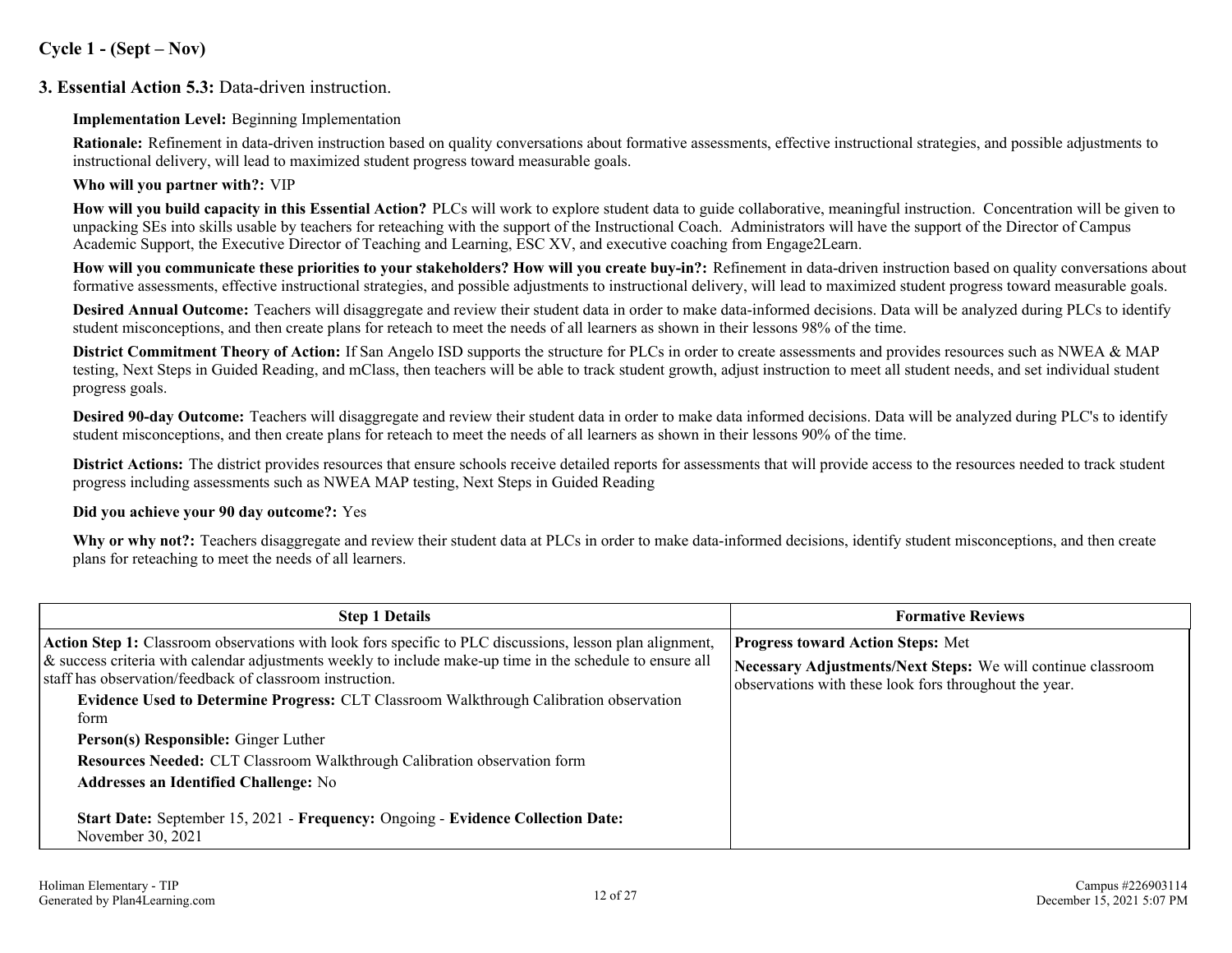| <b>Step 2 Details</b>                                                                                                                                                                                                                                                                                                                                                                                                                                                                  | <b>Formative Reviews</b>                                                                                                                                                         |  |
|----------------------------------------------------------------------------------------------------------------------------------------------------------------------------------------------------------------------------------------------------------------------------------------------------------------------------------------------------------------------------------------------------------------------------------------------------------------------------------------|----------------------------------------------------------------------------------------------------------------------------------------------------------------------------------|--|
| Action Step 2: Teachers and students tracking data based on measurable goals using NSGRA, MAP, and<br>ISTAAR.<br><b>Evidence Used to Determine Progress: data trackers</b><br>Person(s) Responsible: Ginger Luther<br><b>Resources Needed: data trackers</b><br>Addresses an Identified Challenge: No<br><b>Start Date:</b> September 15, 2021 - Frequency: Ongoing - Evidence Collection Date:<br>November 30, 2021                                                                   | <b>Progress toward Action Steps: Met</b><br>Necessary Adjustments/Next Steps: Teachers and students will<br>continue tracking their data.                                        |  |
| <b>Step 3 Details</b>                                                                                                                                                                                                                                                                                                                                                                                                                                                                  | <b>Formative Reviews</b>                                                                                                                                                         |  |
| Action Step 3: Teachers bring analyzed data to PLCs using the system of the 3 stack approach. Calendar<br>invites will be sent to remind teachers to attend with data.<br>Evidence Used to Determine Progress: Student data; PLC agenda<br>Person(s) Responsible: Ginger Luther<br>Resources Needed: Student data; PLC agenda<br><b>Addresses an Identified Challenge: Yes</b><br>Start Date: September 15, 2021 - Frequency: Ongoing - Evidence Collection Date:<br>November 30, 2021 | <b>Progress toward Action Steps: Significant Progress</b><br>Necessary Adjustments/Next Steps: Teachers will continue to bring<br>assessments to the PLCs to analyze their data. |  |

**What challenges do you think you'll encounter in achieving desired campus or student outcomes for this cycle?:** Ensuring teachers come to meeting with their student data.

**What specific action steps address these challenges?:** 3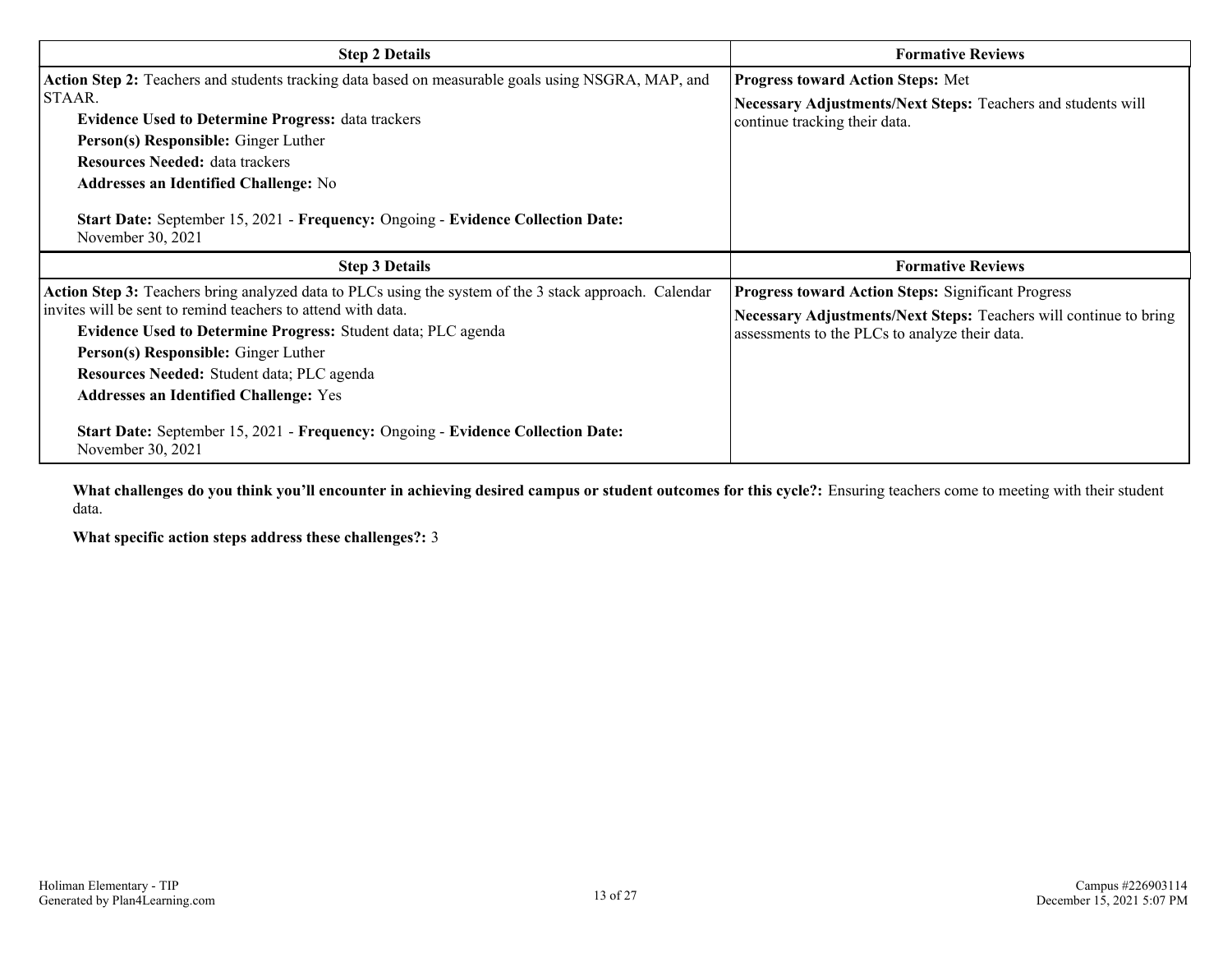### **Cycle 2 - (Dec – Feb)**

#### **Did you achieve your student performance data goals? Why or why not?:** None

**1. Essential Action 1.1:** Develop campus instructional leaders with clear roles and responsibilities.

#### **Implementation Level:** Partial Implementation

**Rationale:** We want to create clear roles and responsibilities for the members of the leadership team and provide greater clarity to CLT members on how to lead their grade levels.

#### **Who will you partner with?:** VIP

**How will you build capacity in this Essential Action?** We will clearly define and calendar the roles and responsibilities of all campus leaders, and meet monthly with the DCIS, The Director of Campus Academic Success, or Engage2Learn for leadership coaching. This will include flex-time to help decrease interruptions that stop the work.

**How will you communicate these priorities to your stakeholders? How will you create buy-in?:** The CLT committee will be involved in the process of defining clear roles and responsibilities of those in leadership roles. We will share these roles and responsibilities with staff to gather feedback. The rationale will be shared at Campus Improvement team meetings as well as at the public meeting when discussing accountability results.

**Desired Annual Outcome:** CLT will have a list of responsibilities, including teachers assigned for supervision and each member of the CLT will have a calendar that reflects observations, feedback cycles, PLC's, and data meetings.

**District Commitment Theory of Action:** If the district provides opportunities for ongoing support and coaching to principals and members of the CLT, then campus leadership will have the tools they need to support teachers on a consistent basis, thereby improving student outcomes.

**Desired 90-day Outcome:** The CLT will have defined roles and responsibilities and implementation will be at 90%.

**District Actions:** If San Angelo ISD provides ongoing support and coaching of the campus leaders, then leaders will be able to implement clear, written, transparent roles and responsibilities and core leadership tasks that are scheduled on weekly calendars.

**Did you achieve your 90 day outcome?:** None

**Why or why not?:** None

| <b>Step 1 Details</b>                                                                                                    | <b>Formative Reviews</b>                 |  |
|--------------------------------------------------------------------------------------------------------------------------|------------------------------------------|--|
| <b>Action Step 1:</b> Principal and CLT will attend monthly coaching sessions with Engage2Learn or the                   | <b>Progress toward Action Steps:</b>     |  |
| Director of Campus Academic Success to help build CLT skills in the observation/debrief cycle and lesson<br>plan review. | <b>Necessary Adjustments/Next Steps:</b> |  |
| <b>Evidence Used to Determine Progress:</b> Coaching Strategies; notes from the training                                 |                                          |  |
| Person(s) Responsible: CLT                                                                                               |                                          |  |
| Resources Needed: Coaching Agendas and E-suite coaching logs                                                             |                                          |  |
| <b>Addresses an Identified Challenge: No</b>                                                                             |                                          |  |
| Start Date: December 1, 2021 - Frequency: Ongoing - Evidence Collection Date: February<br>25, 2022                       |                                          |  |
| <b>Funding Sources:</b> - 6200-Professional and contracted services                                                      |                                          |  |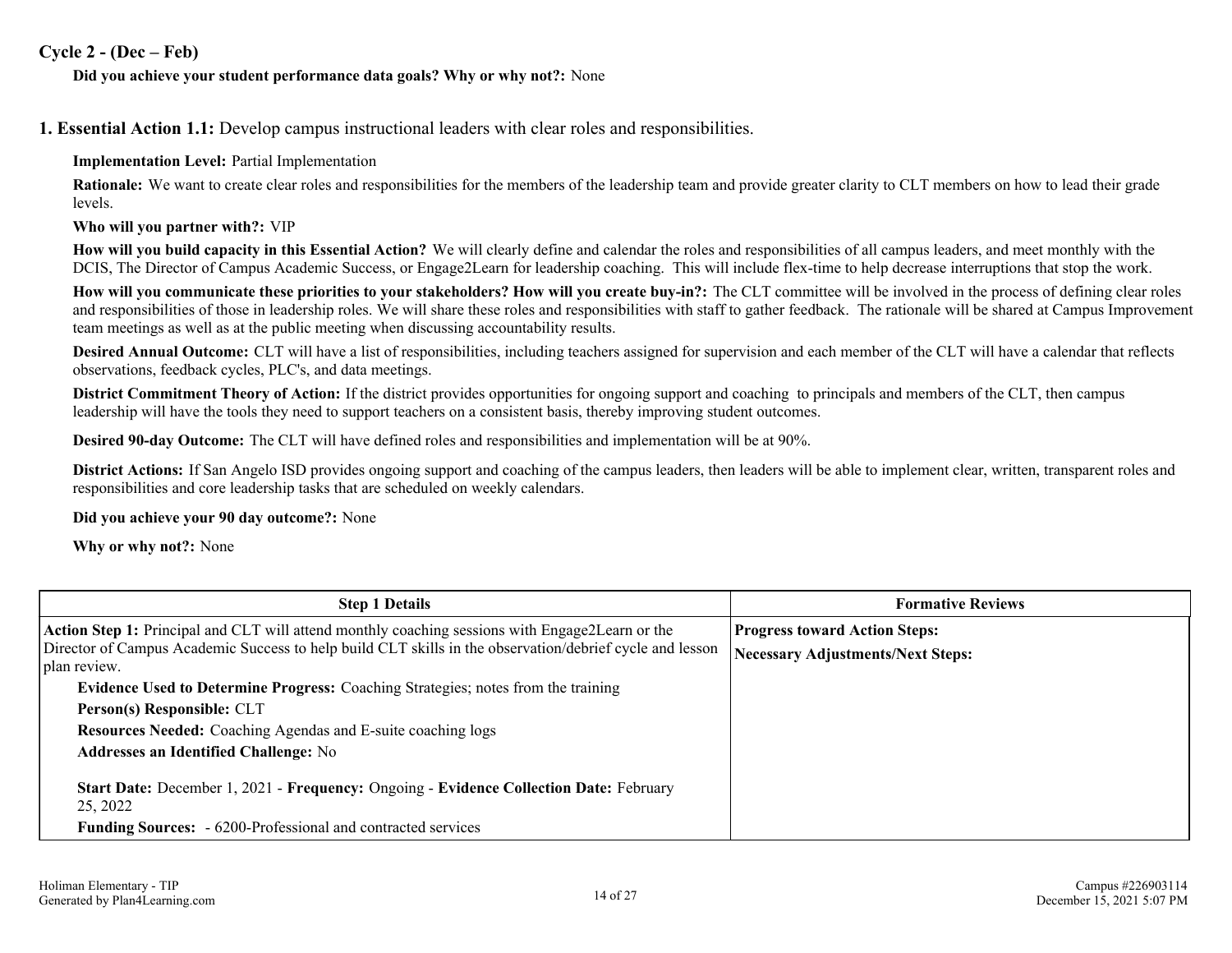| <b>Step 2 Details</b>                                                                                                                                                                                                                                                                                                                                                                                                                                                                                                                                                                                                                                                                                                   | <b>Formative Reviews</b>                                                         |  |  |
|-------------------------------------------------------------------------------------------------------------------------------------------------------------------------------------------------------------------------------------------------------------------------------------------------------------------------------------------------------------------------------------------------------------------------------------------------------------------------------------------------------------------------------------------------------------------------------------------------------------------------------------------------------------------------------------------------------------------------|----------------------------------------------------------------------------------|--|--|
| Action Step 2: The CLT will follow and calendar leadership roles and responsibilities. Leadership will<br>track the weekly calendar and adjust weekly by including make-up time in the schedule to ensure all staff<br>has observation/feedback of classroom instruction. Class walks will be adjusted to early mornings based on<br>behavior patterns to help leadership get into classrooms for observations.<br><b>Evidence Used to Determine Progress: Roles and Responsibilites</b><br>Person(s) Responsible: CLT<br><b>Resources Needed: E2L documents</b><br><b>Addresses an Identified Challenge: Yes</b><br>Start Date: December 1, 2021 - Frequency: Ongoing - Evidence Collection Date: February<br>25, 2022 | <b>Progress toward Action Steps:</b><br><b>Necessary Adjustments/Next Steps:</b> |  |  |
| <b>Step 3 Details</b>                                                                                                                                                                                                                                                                                                                                                                                                                                                                                                                                                                                                                                                                                                   | <b>Formative Reviews</b>                                                         |  |  |
| Action Step 3: Weekly Leadership Team meetings that focus on needs across campus based on collected<br>data.<br>Evidence Used to Determine Progress: Leadership Team Agenda<br>Person(s) Responsible: CLT<br>Resources Needed: Leadership Team Agenda<br><b>Addresses an Identified Challenge: No</b><br>Start Date: December 1, 2021 - Frequency: Weekly - Evidence Collection Date: February 25,<br>2022                                                                                                                                                                                                                                                                                                              | <b>Progress toward Action Steps:</b><br><b>Necessary Adjustments/Next Steps:</b> |  |  |
| <b>Step 4 Details</b>                                                                                                                                                                                                                                                                                                                                                                                                                                                                                                                                                                                                                                                                                                   | <b>Formative Reviews</b>                                                         |  |  |
| Action Step 4: Principal and CLT will attend monthly coaching sessions with Engage2Learn or the<br>Director of Campus Academic Success to help build CLT skills in the observation/debrief cycle and lesson<br>plan review.<br>Evidence Used to Determine Progress: Coaching Strategies; notes from the training<br>Person(s) Responsible: CLT<br>Resources Needed: Coaching Agendas and E-suite coaching logs<br>Addresses an Identified Challenge: No<br>Start Date: December 1, 2021 - Frequency: Ongoing - Evidence Collection Date: February<br>25, 2022                                                                                                                                                           | <b>Progress toward Action Steps:</b><br><b>Necessary Adjustments/Next Steps:</b> |  |  |

**What challenges do you think you'll encounter in achieving desired campus or student outcomes for this cycle?:** Leadership is still being pulled to support behavior students, even during the make-up calendared time.

**What specific action steps address these challenges?:** Step 2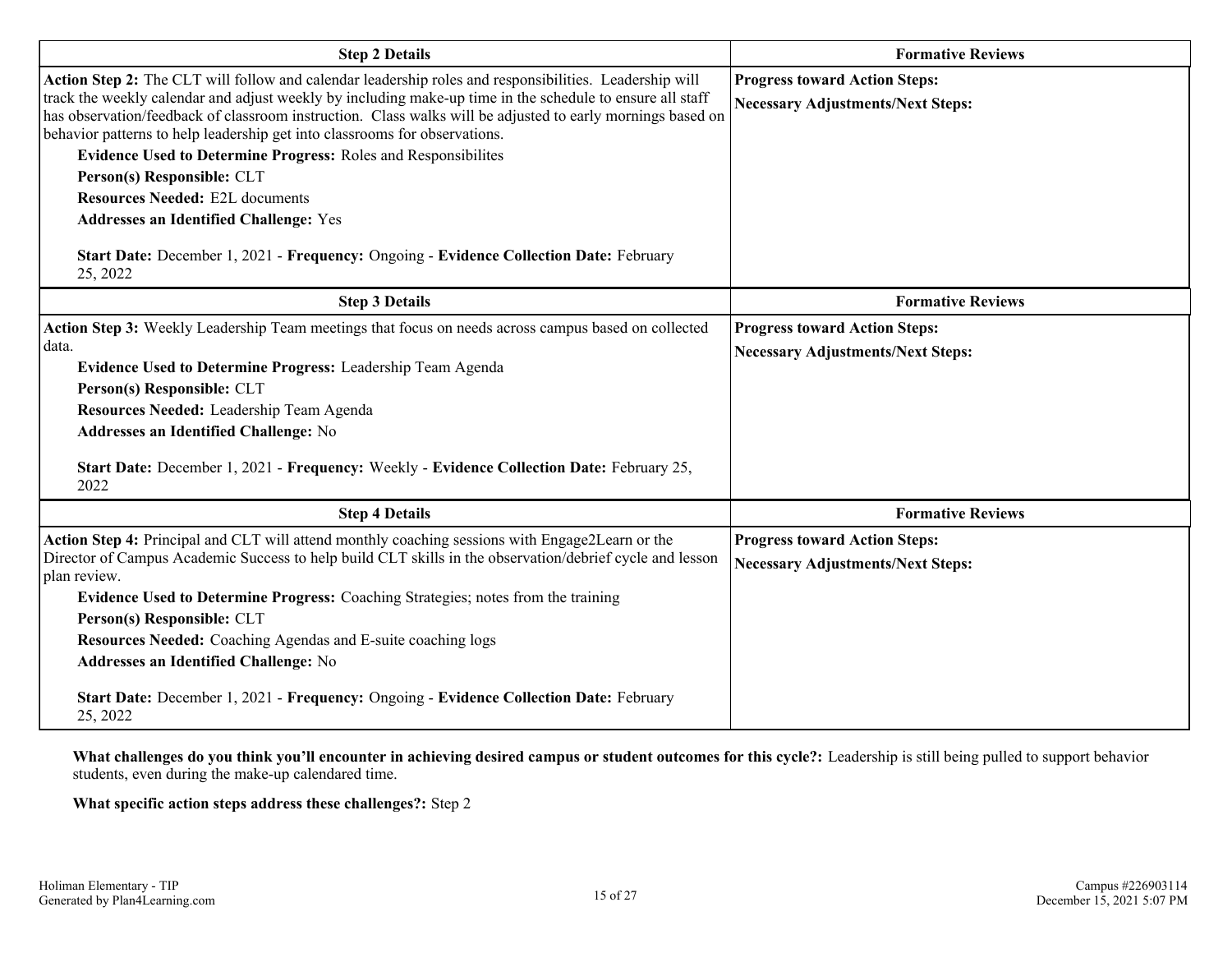## **Cycle 2 - (Dec – Feb)**

**2. Essential Action 5.1:** Effective classroom routines and instructional strategies.

**Implementation Level:** Beginning Implementation

**Rationale:** Systems need to support planned rigorous lesson planning driven by high priority learning standards, essential components, and formative assessments.

**Who will you partner with?:** VIP

**How will you build capacity in this Essential Action?** The CLT will use a calibration document while performing walkthroughs. The needs will be identified and then discussed and shared with teacher teams. Then, PD will be planned around campus needs through PLC's.

**How will you communicate these priorities to your stakeholders? How will you create buy-in?:** School Improvement updates, lesson plan templates, essential actions, and rationale will be shared at Campus Improvement Team meetings as well as at the public meeting when discussing accountability results. A team of lead teachers will help create the common lesson plan template with formative assessments. The CLT will guide and model the planning process with each PLC team as the standard for well-planned rigorous lessons. Teachers will see the evidence of well-planned lessons in their improved data.

**Desired Annual Outcome:** Teachers will use the curriculum and TEKS Resource System, TxGuide or Implementing the TEKS, and common lesson planning templates to plan lessons and formative assessments 98% of the time. The calibration document will be used 2 times per 9 weeks.

**District Commitment Theory of Action:** If the district provides access to a high-quality aligned district curriculum with access to creating formative assessments focusing on high priority learning standards, then teachers will have the tools they need to effectively plan objective-driven lessons with formative assessments.

**Desired 90-day Outcome:** Teachers will use the curriculum and TEKS Resource System, TxGuide or Implementing the TEKS and common lesson planning templates to plan lessons and formative assessments 95% of the time..

**District Actions:** The district will provide access to a high-quality aligned district curriculum with access to creating formative assessments focusing on high priority learning standards, so teachers will have the tools they need to effectively plan objective-driven lessons with formative assessments.

**Did you achieve your 90 day outcome?:** None

**Why or why not?:** None

| <b>Step 1 Details</b>                                                                                                                                          | <b>Formative Reviews</b>                 |
|----------------------------------------------------------------------------------------------------------------------------------------------------------------|------------------------------------------|
| Action Step 1: Continue calendared weekly lesson plan feedback cycle; ensuring alignment of TEK,                                                               | <b>Progress toward Action Steps:</b>     |
| instruction, and a rigorous assessment, and adjust weekly by including make-up time in the schedule to<br>ensure all staff has observation/feedback of lessons | <b>Necessary Adjustments/Next Steps:</b> |
| <b>Evidence Used to Determine Progress:</b> Google Template for Planning, coaching session                                                                     |                                          |
| documents                                                                                                                                                      |                                          |
| Person(s) Responsible: Ginger Luther                                                                                                                           |                                          |
| <b>Resources Needed:</b> Google Template for Planning; calibration document, coaching<br>documentation                                                         |                                          |
| <b>Addresses an Identified Challenge: No</b>                                                                                                                   |                                          |
| Start Date: December 1, 2021 - Frequency: Ongoing - Evidence Collection Date: April 15,<br>2022                                                                |                                          |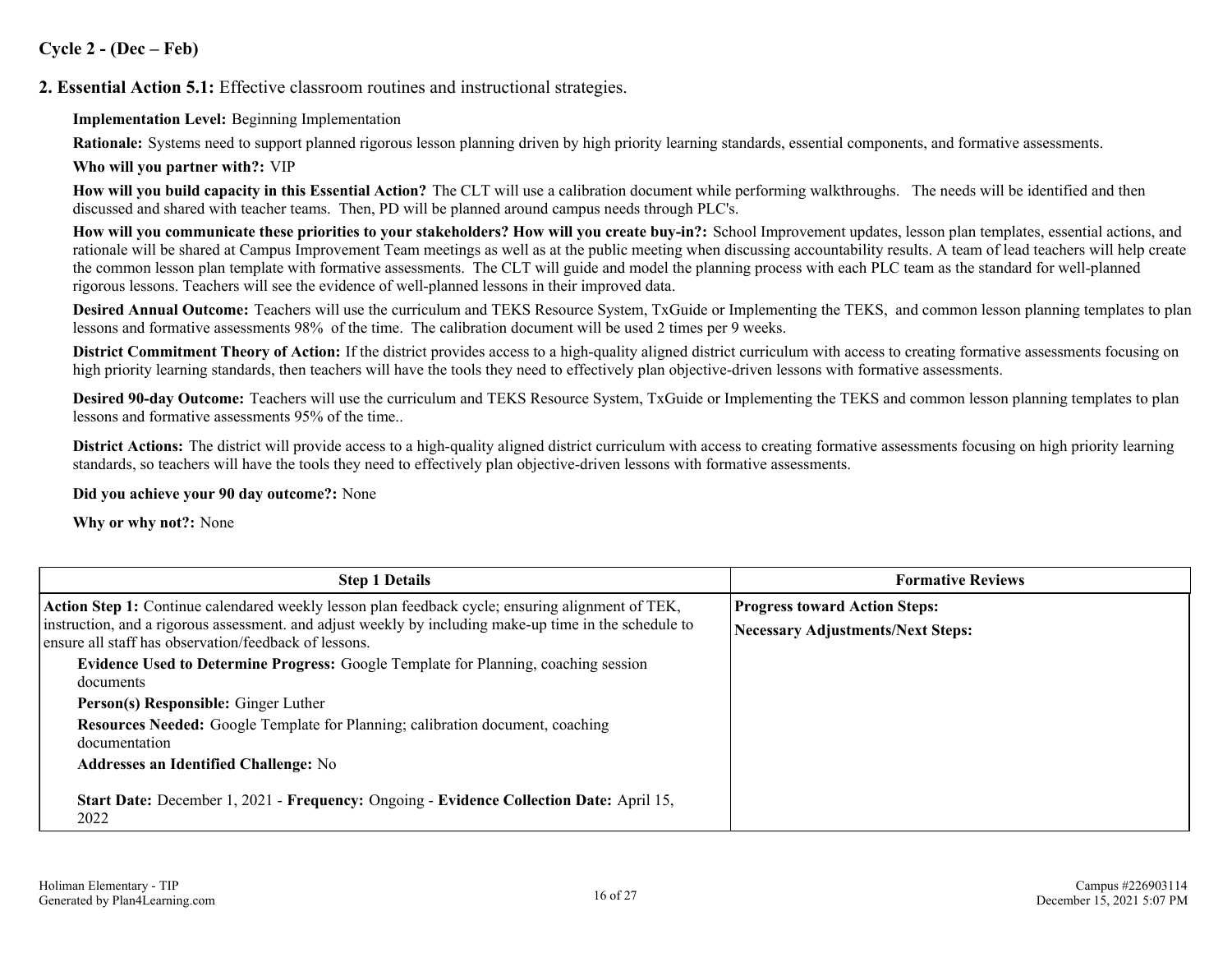| <b>Step 2 Details</b>                                                                                                                                                                                                                                                                                                                                                                                                 | <b>Formative Reviews</b>                                                         |  |
|-----------------------------------------------------------------------------------------------------------------------------------------------------------------------------------------------------------------------------------------------------------------------------------------------------------------------------------------------------------------------------------------------------------------------|----------------------------------------------------------------------------------|--|
| Action Step 2: Classroom observations with look fors specific to PLC discussions, lesson plan alignment,<br>& success criteria including weekly adjustments by including make-up time in the schedule to ensure all<br>staff has observation/feedback of classroom instruction. Class walks will be adjusted to early mornings<br>based on behavior patterns to help leadership get into classrooms for observations. | <b>Progress toward Action Steps:</b><br><b>Necessary Adjustments/Next Steps:</b> |  |
| Evidence Used to Determine Progress: CLT Classroom Walkthrough Calibration observation<br>form                                                                                                                                                                                                                                                                                                                        |                                                                                  |  |
| <b>Person(s) Responsible:</b> Ginger Luther                                                                                                                                                                                                                                                                                                                                                                           |                                                                                  |  |
| Resources Needed: CLT Classroom Walkthrough Calibration observation form                                                                                                                                                                                                                                                                                                                                              |                                                                                  |  |
| <b>Addresses an Identified Challenge: Yes</b>                                                                                                                                                                                                                                                                                                                                                                         |                                                                                  |  |
| Start Date: December 1, 2021 - Frequency: Ongoing - Evidence Collection Date: April 22,<br>2022                                                                                                                                                                                                                                                                                                                       |                                                                                  |  |
| <b>Step 3 Details</b>                                                                                                                                                                                                                                                                                                                                                                                                 | <b>Formative Reviews</b>                                                         |  |
| <b>Action Step 3:</b> Weekly Leadership Team meetings                                                                                                                                                                                                                                                                                                                                                                 | <b>Progress toward Action Steps:</b>                                             |  |
| <b>Evidence Used to Determine Progress:</b> Leadership team Agendas                                                                                                                                                                                                                                                                                                                                                   | <b>Necessary Adjustments/Next Steps:</b>                                         |  |
| Person(s) Responsible: Ginger Luther                                                                                                                                                                                                                                                                                                                                                                                  |                                                                                  |  |
| <b>Resources Needed:</b> Leadership team Agendas                                                                                                                                                                                                                                                                                                                                                                      |                                                                                  |  |
| <b>Addresses an Identified Challenge: No</b>                                                                                                                                                                                                                                                                                                                                                                          |                                                                                  |  |
| Start Date: December 1, 2021 - Frequency: Weekly - Evidence Collection Date: April 15,<br>2022                                                                                                                                                                                                                                                                                                                        |                                                                                  |  |

**What challenges do you think you'll encounter in achieving desired campus or student outcomes for this cycle?:** Leadership is still being pulled to support behavior students, even during the make-up calendared time.

**What specific action steps address these challenges?:** Action Step 2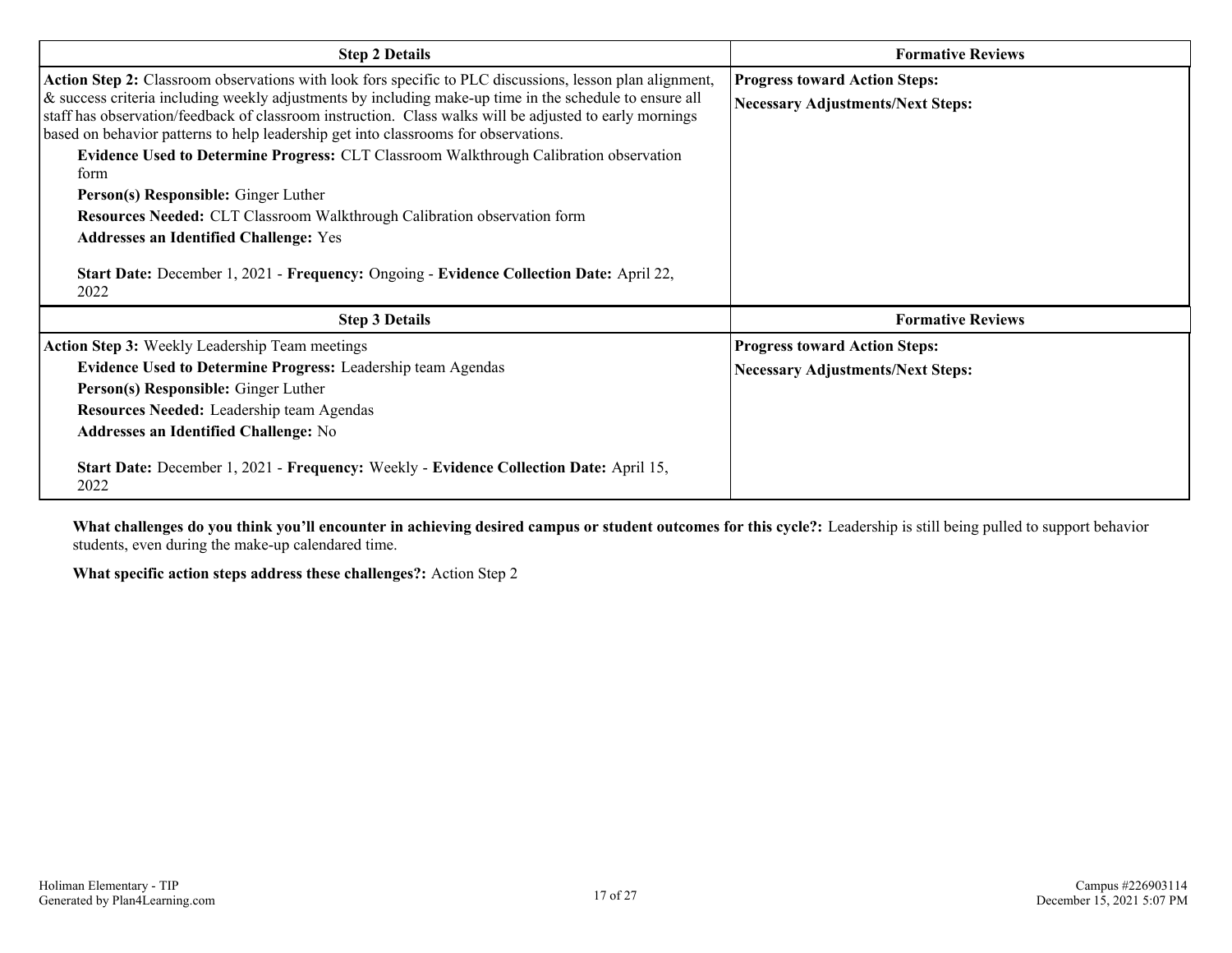## **Cycle 2 - (Dec – Feb)**

### **3. Essential Action 5.3:** Data-driven instruction.

#### **Implementation Level:** Beginning Implementation

**Rationale:** Refinement in data-driven instruction based on quality conversations about formative assessments, effective instructional strategies, and possible adjustments to instructional delivery, will lead to maximized student progress toward measurable goals.

#### **Who will you partner with?:** VIP

**How will you build capacity in this Essential Action?** PLCs will work to explore student data to guide collaborative, meaningful instruction. Concentration will be given to unpacking SEs into skills usable by teachers for reteaching with the support of the Instructional Coach. Administrators will have the support of the Director of Campus Academic Support, the Executive Director of Teaching and Learning, ESC XV, and executive coaching from Engage2Learn.

**How will you communicate these priorities to your stakeholders? How will you create buy-in?:** Refinement in data-driven instruction based on quality conversations about formative assessments, effective instructional strategies, and possible adjustments to instructional delivery, will lead to maximized student progress toward measurable goals.

**Desired Annual Outcome:** Teachers will disaggregate and review their student data in order to make data-informed decisions. Data will be analyzed during PLCs to identify student misconceptions, and then create plans for reteach to meet the needs of all learners as shown in their lessons 98% of the time.

**District Commitment Theory of Action:** If San Angelo ISD supports the structure for PLCs in order to create assessments and provides resources such as NWEA & MAP testing, Next Steps in Guided Reading, and mClass, then teachers will be able to track student growth, adjust instruction to meet all student needs, and set individual student progress goals.

**Desired 90-day Outcome:** Teachers will disaggregate and review their student data in order to make data informed decisions. Data will be analyzed during PLC's to identify student misconceptions, and then create plans for reteach to meet the needs of all learners as shown in their lessons 95%of the time.

**District Actions:** The district will provide support for the structure of PLCs and any resources needed.

**Did you achieve your 90 day outcome?:** None

**Why or why not?:** None

| <b>Step 1 Details</b>                                                                                                                                                 | <b>Formative Reviews</b>                 |
|-----------------------------------------------------------------------------------------------------------------------------------------------------------------------|------------------------------------------|
| <b>Action Step 1:</b> Classroom observations with look fors specific to PLC discussions, lesson plan alignment,                                                       | <b>Progress toward Action Steps:</b>     |
| & success criteria with calendar adjustments weekly to include make-up time in the schedule to ensure all<br>staff has observation/feedback of classroom instruction. | <b>Necessary Adjustments/Next Steps:</b> |
| Evidence Used to Determine Progress: CLT Classroom Walkthrough Calibration observation                                                                                |                                          |
| form                                                                                                                                                                  |                                          |
| Person(s) Responsible: Ginger Luther                                                                                                                                  |                                          |
| Resources Needed: CLT Classroom Walkthrough Calibration observation form                                                                                              |                                          |
| <b>Addresses an Identified Challenge: No</b>                                                                                                                          |                                          |
| Start Date: December 1, 2021 - Frequency: Ongoing - Evidence Collection Date: April 22,<br>2022                                                                       |                                          |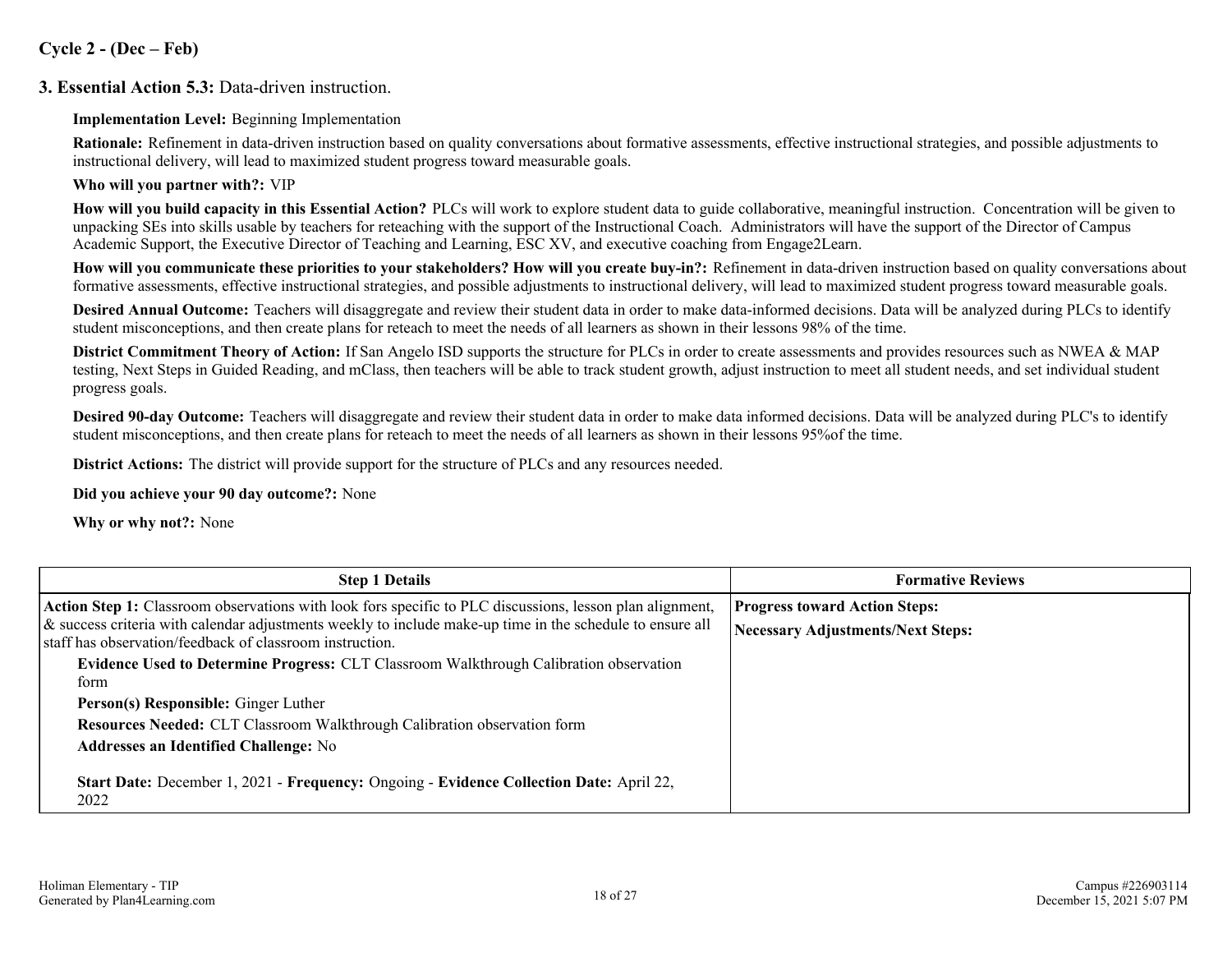| <b>Step 2 Details</b>                                                                                                                                                                                                                                                                                                                                                                                                  | <b>Formative Reviews</b>                                                         |  |
|------------------------------------------------------------------------------------------------------------------------------------------------------------------------------------------------------------------------------------------------------------------------------------------------------------------------------------------------------------------------------------------------------------------------|----------------------------------------------------------------------------------|--|
| Action Step 2: Teachers and students tracking data based on measurable goals using mClass, NSGRA,<br>MAP, and STAAR.<br><b>Evidence Used to Determine Progress: data trackers</b><br>Person(s) Responsible: Ginger Luther<br><b>Resources Needed: data trackers</b><br><b>Addresses an Identified Challenge: No</b><br>Start Date: December 1, 2021 - Frequency: Ongoing - Evidence Collection Date: April 22,<br>2022 | <b>Progress toward Action Steps:</b><br><b>Necessary Adjustments/Next Steps:</b> |  |
| <b>Step 3 Details</b>                                                                                                                                                                                                                                                                                                                                                                                                  | <b>Formative Reviews</b>                                                         |  |
| Action Step 3: Teachers bring analyzed data to PLCs using the system of the 3 stack approach.                                                                                                                                                                                                                                                                                                                          | <b>Progress toward Action Steps:</b>                                             |  |
| Evidence Used to Determine Progress: Student data; PLC agenda                                                                                                                                                                                                                                                                                                                                                          | <b>Necessary Adjustments/Next Steps:</b>                                         |  |
| Person(s) Responsible: Ginger Luther                                                                                                                                                                                                                                                                                                                                                                                   |                                                                                  |  |
| Resources Needed: Student data; PLC agenda                                                                                                                                                                                                                                                                                                                                                                             |                                                                                  |  |
|                                                                                                                                                                                                                                                                                                                                                                                                                        |                                                                                  |  |
| <b>Addresses an Identified Challenge: Yes</b>                                                                                                                                                                                                                                                                                                                                                                          |                                                                                  |  |

**What challenges do you think you'll encounter in achieving desired campus or student outcomes for this cycle?:** Teachers are coming to the meetings with their data, but we want them to analyze the data before the meeting and come prepared to discuss intervention ideas.

**What specific action steps address these challenges?:** Step 3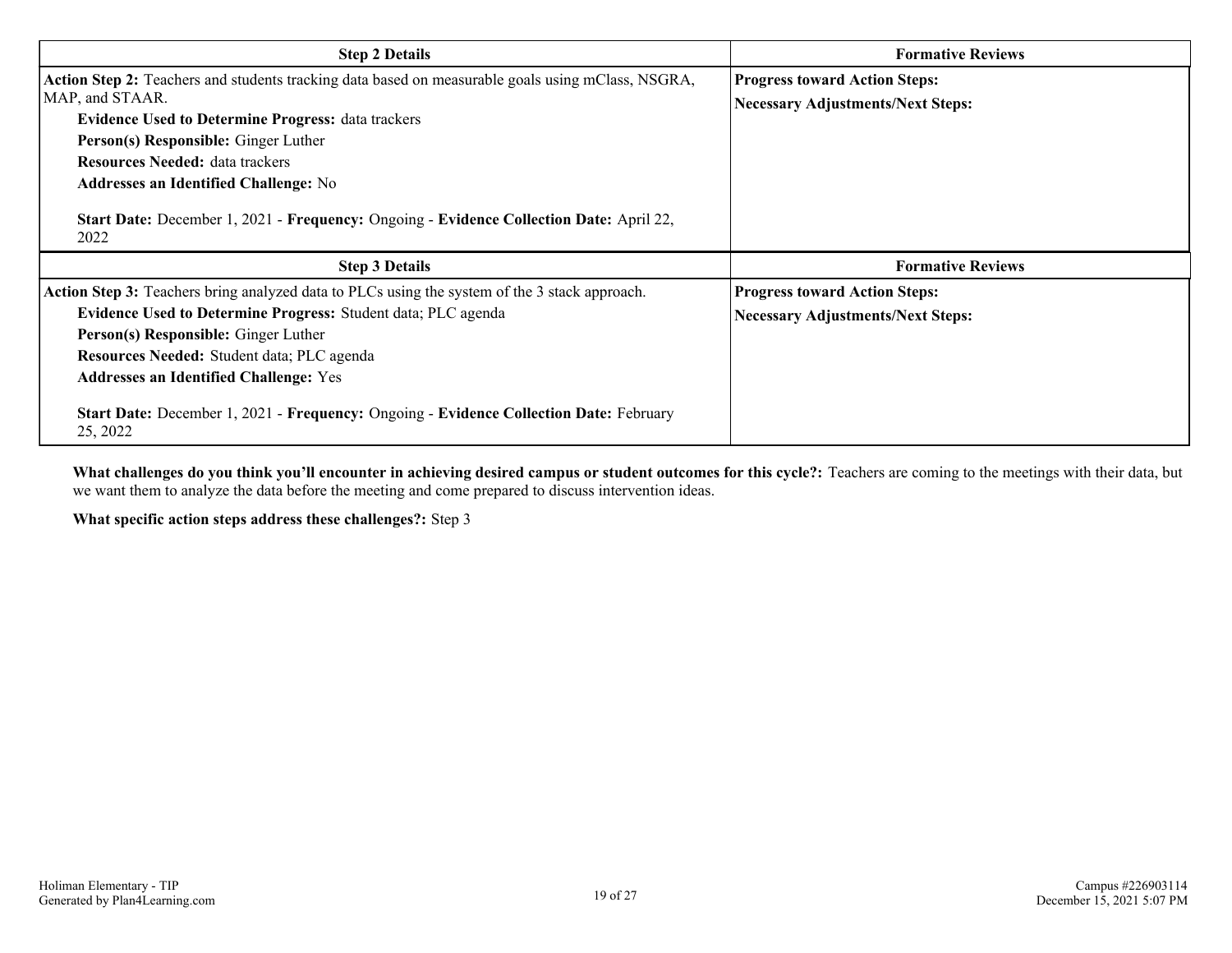### **Cycle 3 - (Mar – May)**

#### **Did you achieve your student performance data goals? Why or why not?:** None

**1. Essential Action 1.1:** Develop campus instructional leaders with clear roles and responsibilities.

**Implementation Level:** Partial Implementation

**Rationale:** We want to create clear roles and responsibilities for the members of the leadership team and provide greater clarity to CLT members on how to lead their grade levels.

**Who will you partner with?:** VIP

**How will you build capacity in this Essential Action?** We will clearly define and calendar the roles and responsibilities of all campus leaders, and meet monthly with the DCIS, The Director of Campus Academic Success, or Engage2Learn for leadership coaching. This will include flex-time to help decrease interruptions that stop the work.

**How will you communicate these priorities to your stakeholders? How will you create buy-in?:** The CLT committee will be involved in the process of defining clear roles and responsibilities of those in leadership roles. We will share these roles and responsibilities with staff to gather feedback. The rationale will be shared at Campus Improvement team meetings as well as at the public meeting when discussing accountability results.

**Desired Annual Outcome:** CLT will have a list of responsibilities, including teachers assigned for supervision and each member of the CLT will have a calendar that reflects observations, feedback cycles, PLC's, and data meetings.

**District Commitment Theory of Action:** If the district provides opportunities for ongoing support and coaching to principals and members of the CLT, then campus leadership will have the tools they need to support teachers on a consistent basis, thereby improving student outcomes.

**Desired 90-day Outcome:** The CLT will have defined roles and responsibilities and implementation will be at 95%.

**District Actions:** None

**Did you achieve your 90 day outcome?:** None

**Why or why not?:** None

**Did you achieve your annual outcome? Why or why not?:** None

**What challenges do you think you'll encounter in achieving desired campus or student outcomes for this cycle?:** None

**What specific action steps address these challenges?:** None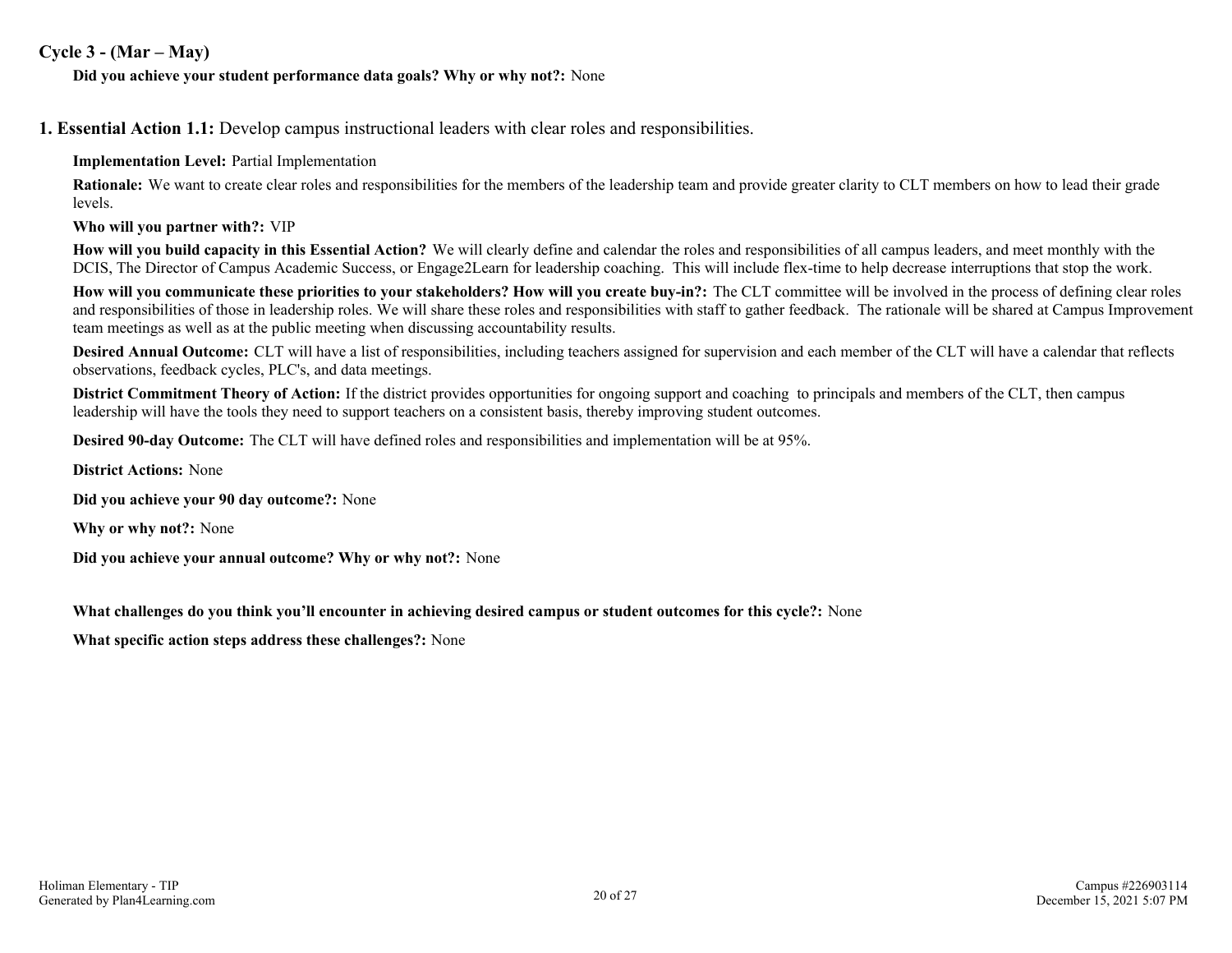# **Cycle 3 - (Mar – May)**

**2. Essential Action 5.1:** Effective classroom routines and instructional strategies.

**Implementation Level:** Beginning Implementation

**Rationale:** Systems need to support planned rigorous lesson planning driven by high priority learning standards, essential components, and formative assessments.

**Who will you partner with?:** VIP

**How will you build capacity in this Essential Action?** The CLT will use a calibration document while performing walkthroughs. The needs will be identified and then discussed and shared with teacher teams. Then, PD will be planned around campus needs through PLC's.

**How will you communicate these priorities to your stakeholders? How will you create buy-in?:** School Improvement updates, lesson plan templates, essential actions, and rationale will be shared at Campus Improvement Team meetings as well as at the public meeting when discussing accountability results. A team of lead teachers will help create the common lesson plan template with formative assessments. The CLT will guide and model the planning process with each PLC team as the standard for well-planned rigorous lessons. Teachers will see the evidence of well-planned lessons in their improved data.

**Desired Annual Outcome:** Teachers will use the curriculum and TEKS Resource System, TxGuide or Implementing the TEKS, and common lesson planning templates to plan lessons and formative assessments 98% of the time. The calibration document will be used 2 times per 9 weeks.

**District Commitment Theory of Action:** If the district provides access to a high-quality aligned district curriculum with access to creating formative assessments focusing on high priority learning standards, then teachers will have the tools they need to effectively plan objective-driven lessons with formative assessments.

**Desired 90-day Outcome:** Teachers will use the curriculum and TEKS Resource System, TxGuide or Implementing the TEKS and common lesson planning templates to plan lessons and formative assessments 98% of the time..

**District Actions:** None

**Did you achieve your 90 day outcome?:** None

**Why or why not?:** None

**Did you achieve your annual outcome? Why or why not?:** None

**What challenges do you think you'll encounter in achieving desired campus or student outcomes for this cycle?:** None

**What specific action steps address these challenges?:** None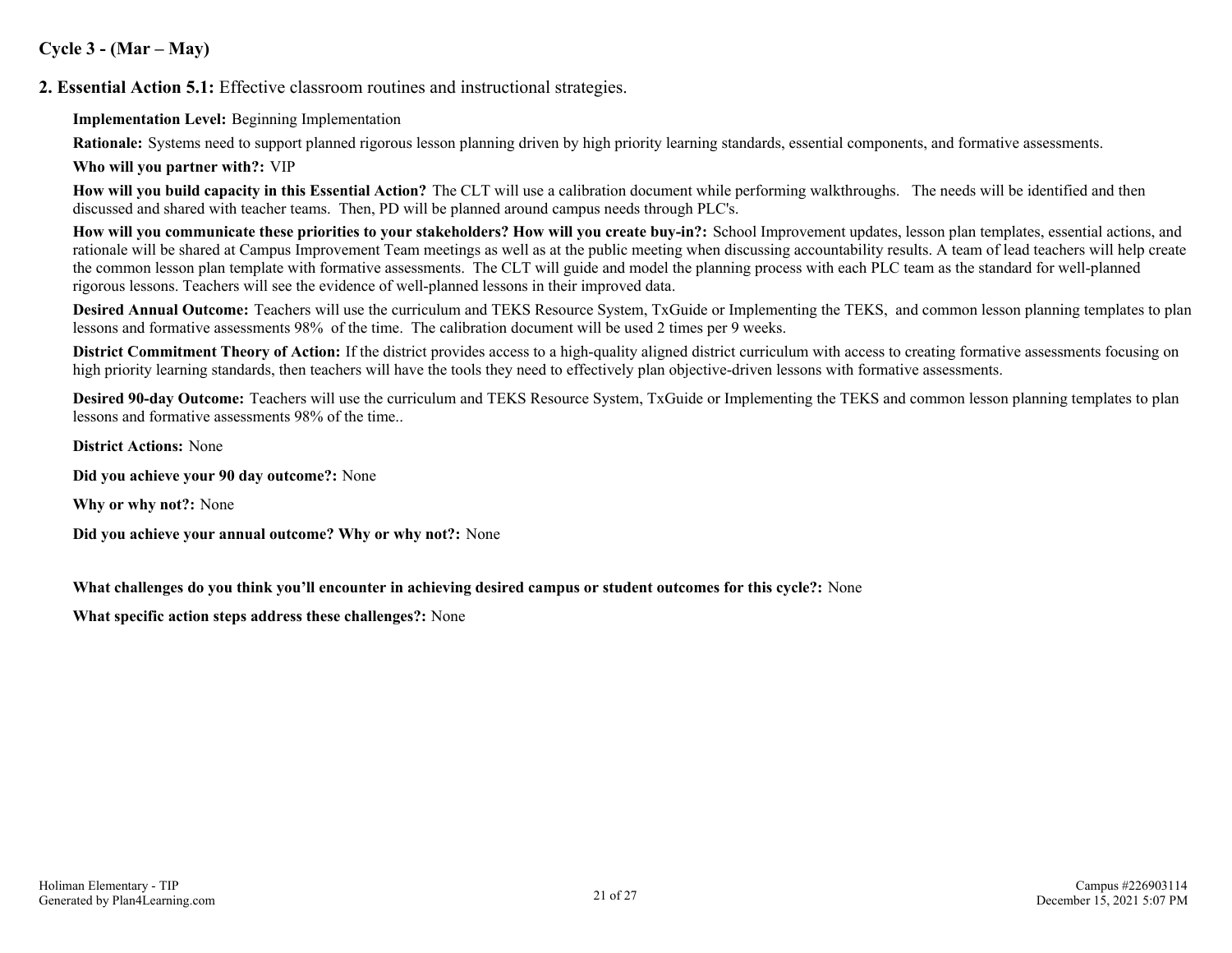# **Cycle 3 - (Mar – May)**

### **3. Essential Action 5.3:** Data-driven instruction.

#### **Implementation Level:** Beginning Implementation

**Rationale:** Refinement in data-driven instruction based on quality conversations about formative assessments, effective instructional strategies, and possible adjustments to instructional delivery, will lead to maximized student progress toward measurable goals.

#### **Who will you partner with?:** VIP

**How will you build capacity in this Essential Action?** PLCs will work to explore student data to guide collaborative, meaningful instruction. Concentration will be given to unpacking SEs into skills usable by teachers for reteaching with the support of the Instructional Coach. Administrators will have the support of the Director of Campus Academic Support, the Executive Director of Teaching and Learning, ESC XV, and executive coaching from Engage2Learn.

**How will you communicate these priorities to your stakeholders? How will you create buy-in?:** Refinement in data-driven instruction based on quality conversations about formative assessments, effective instructional strategies, and possible adjustments to instructional delivery, will lead to maximized student progress toward measurable goals.

**Desired Annual Outcome:** Teachers will disaggregate and review their student data in order to make data-informed decisions. Data will be analyzed during PLCs to identify student misconceptions, and then create plans for reteach to meet the needs of all learners as shown in their lessons 98% of the time.

**District Commitment Theory of Action:** If San Angelo ISD supports the structure for PLCs in order to create assessments and provides resources such as NWEA & MAP testing, Next Steps in Guided Reading, and mClass, then teachers will be able to track student growth, adjust instruction to meet all student needs, and set individual student progress goals.

**Desired 90-day Outcome:** Teachers will disaggregate and review their student data in order to make data informed decisions. Data will be analyzed during PLC's to identify student misconceptions, and then create plans for reteach to meet the needs of all learners as shown in their lessons 98% of the time.

**District Actions:** None

**Did you achieve your 90 day outcome?:** None

**Why or why not?:** None

**Did you achieve your annual outcome? Why or why not?:** None

**What challenges do you think you'll encounter in achieving desired campus or student outcomes for this cycle?:** None

**What specific action steps address these challenges?:** None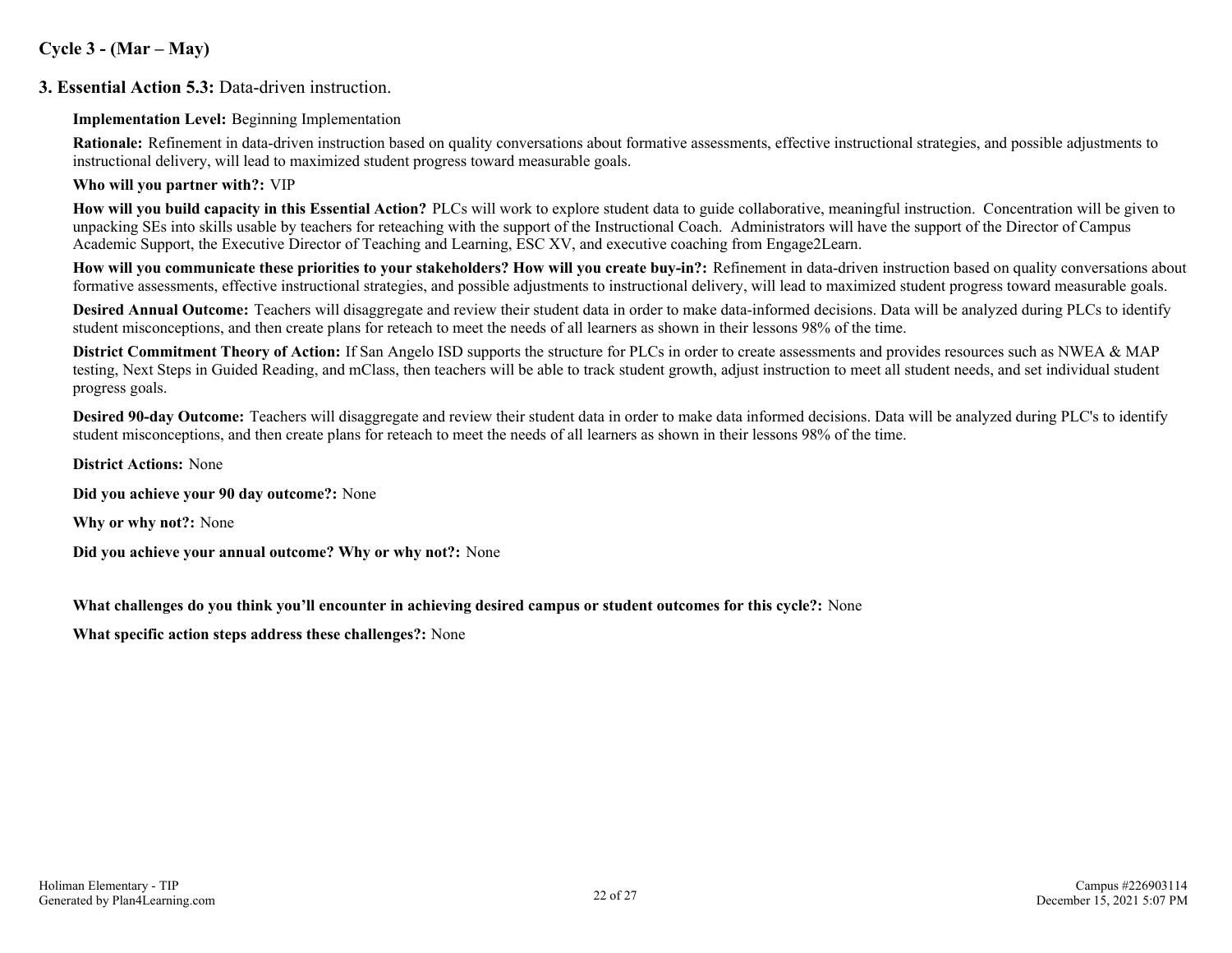**Cycle 4 - (Jun – Aug)**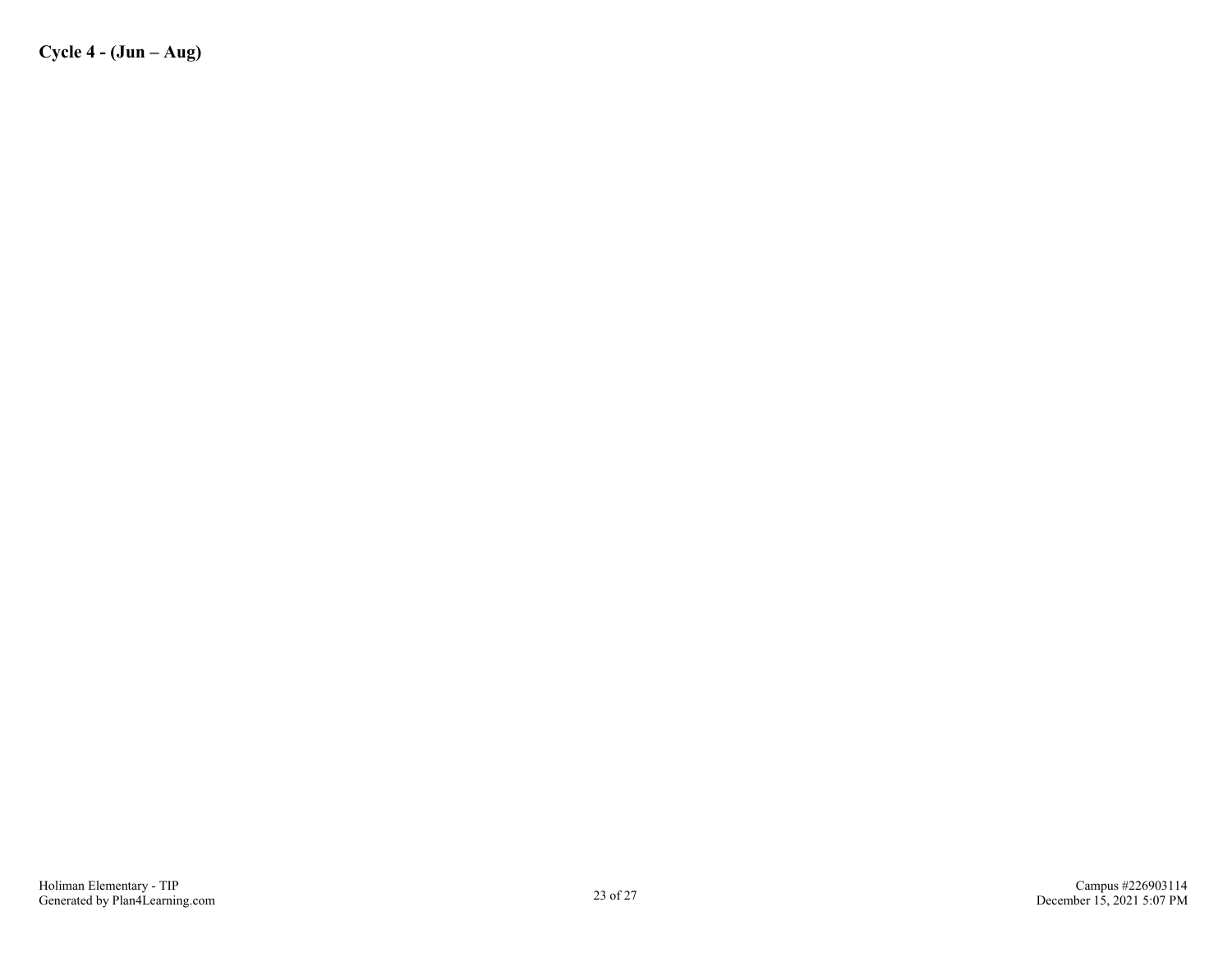# **Campus Grant Funding Summary**

| 6100-Payroll                              |                         |              |                                           |                                           |            |
|-------------------------------------------|-------------------------|--------------|-------------------------------------------|-------------------------------------------|------------|
| Cycle                                     | <b>Essential Action</b> | <b>Step</b>  | <b>Resources Needed</b>                   | <b>Account Code</b>                       | Amount     |
|                                           |                         |              |                                           |                                           | \$0.00     |
|                                           |                         |              |                                           | Sub-Total                                 | \$0.00     |
|                                           |                         |              |                                           | <b>Budgeted Budget Object Code Amount</b> | \$7,143.00 |
|                                           |                         |              |                                           | +/- Difference                            | \$7,143.00 |
|                                           |                         |              | 6200-Professional and contracted services |                                           |            |
| Cycle                                     | <b>Essential Action</b> | <b>Step</b>  | <b>Resources Needed</b>                   | <b>Account Code</b>                       | Amount     |
| $\overline{1}$                            | 1                       | $\mathbf{1}$ |                                           |                                           | \$0.00     |
| $\overline{2}$                            | $\mathbf{1}$            | 1            |                                           |                                           | \$0.00     |
| Sub-Total                                 |                         |              | \$0.00                                    |                                           |            |
| <b>Budgeted Budget Object Code Amount</b> |                         |              | \$7,142.00                                |                                           |            |
|                                           |                         |              |                                           | +/- Difference                            | \$7,142.00 |
|                                           |                         |              | 6300-Supplies and materials               |                                           |            |
| Cycle                                     | <b>Essential Action</b> | <b>Step</b>  | <b>Resources Needed</b>                   | <b>Account Code</b>                       | Amount     |
|                                           |                         |              |                                           |                                           | \$0.00     |
|                                           |                         |              |                                           | Sub-Total                                 | \$0.00     |
|                                           |                         |              |                                           | <b>Budgeted Budget Object Code Amount</b> | \$0.00     |
|                                           |                         |              |                                           | +/- Difference                            | \$0.00     |
|                                           |                         |              | 6400-Other operating costs                |                                           |            |
| Cycle                                     | <b>Essential Action</b> | <b>Step</b>  | <b>Resources Needed</b>                   | <b>Account Code</b>                       | Amount     |
|                                           |                         |              |                                           |                                           | \$0.00     |
|                                           |                         |              |                                           | Sub-Total                                 | \$0.00     |
|                                           |                         |              |                                           | <b>Budgeted Budget Object Code Amount</b> | \$0.00     |
| +/- Difference                            |                         | \$0.00       |                                           |                                           |            |
| <b>6600-Capital Outlay</b>                |                         |              |                                           |                                           |            |
| Cycle                                     | <b>Essential Action</b> | <b>Step</b>  | <b>Resources Needed</b>                   | <b>Account Code</b>                       | Amount     |
|                                           |                         |              |                                           |                                           | \$0.00     |
| Sub-Total                                 |                         |              | \$0.00                                    |                                           |            |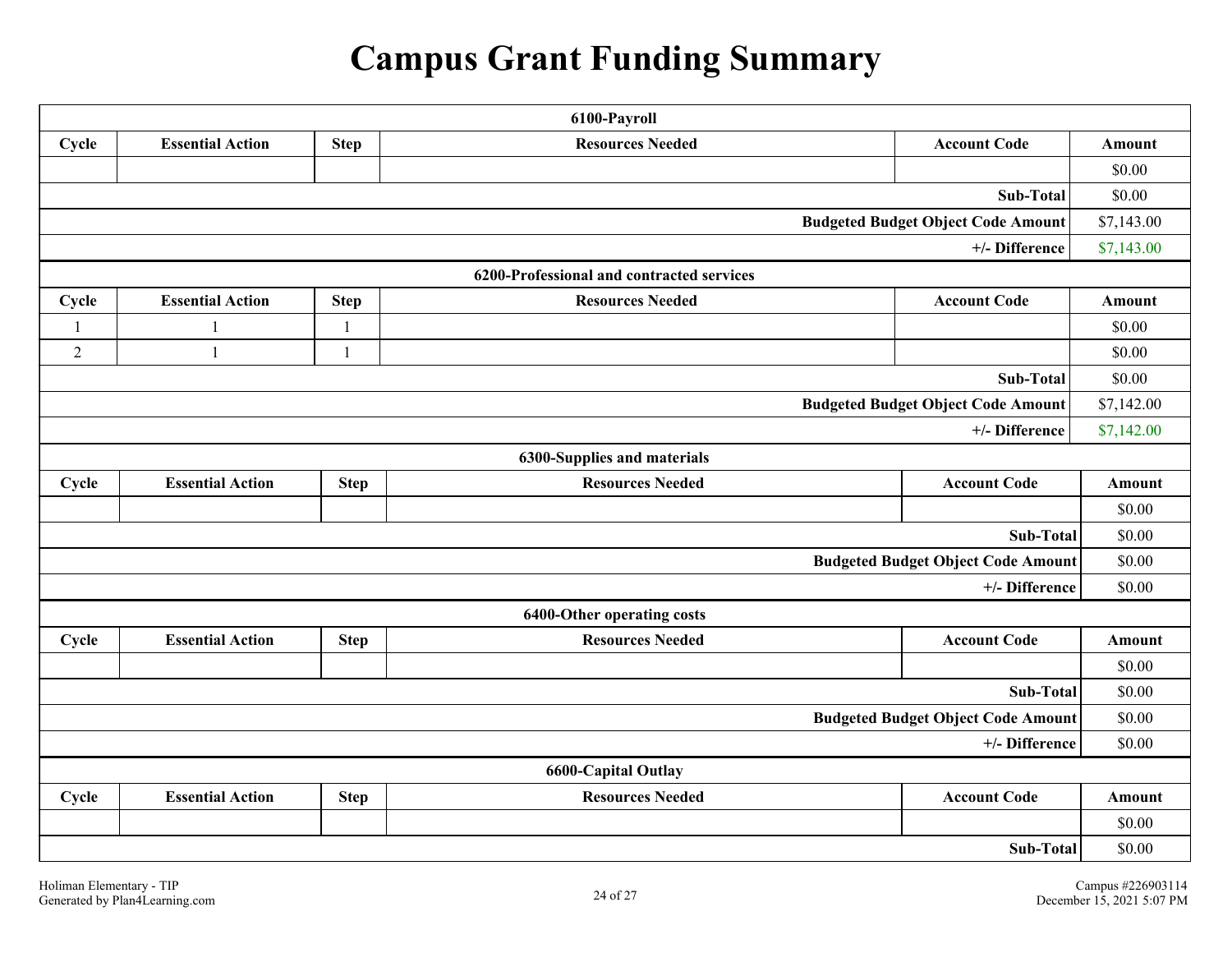| <b>6600-Capital Outlay</b>                |                         |                                                               |                         |                     |        |  |  |  |  |
|-------------------------------------------|-------------------------|---------------------------------------------------------------|-------------------------|---------------------|--------|--|--|--|--|
| Cycle                                     | <b>Essential Action</b> | <b>Step</b><br><b>Resources Needed</b><br><b>Account Code</b> |                         |                     |        |  |  |  |  |
| <b>Budgeted Budget Object Code Amount</b> |                         |                                                               |                         |                     |        |  |  |  |  |
| +/- Difference                            |                         |                                                               |                         |                     |        |  |  |  |  |
| <b>Indirect Costs</b>                     |                         |                                                               |                         |                     |        |  |  |  |  |
| Cycle                                     | <b>Essential Action</b> | <b>Step</b>                                                   | <b>Resources Needed</b> | <b>Account Code</b> | Amount |  |  |  |  |
|                                           |                         |                                                               |                         |                     | \$0.00 |  |  |  |  |
| <b>Sub-Total</b>                          |                         |                                                               |                         |                     |        |  |  |  |  |
| <b>Budgeted Budget Object Code Amount</b> |                         |                                                               |                         |                     |        |  |  |  |  |
| +/- Difference                            |                         |                                                               |                         |                     |        |  |  |  |  |
| <b>Grand Total</b>                        |                         |                                                               |                         |                     |        |  |  |  |  |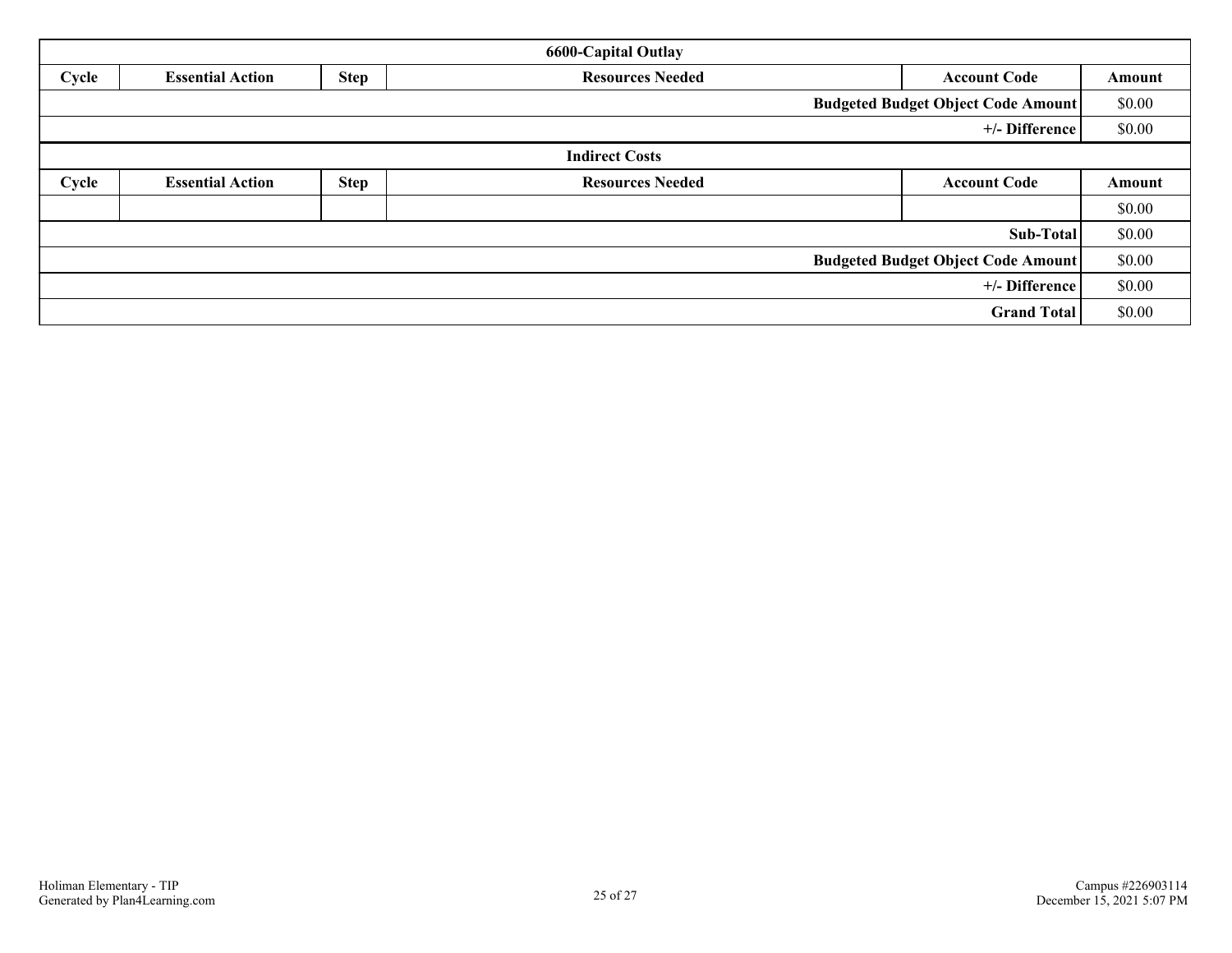| <b>Student Data</b>    |                                                    |       |                         |                                 |                      |                                       |                        |                        |                             |                           |                   |                          |                           |                   |                          |                          |                          |  |
|------------------------|----------------------------------------------------|-------|-------------------------|---------------------------------|----------------------|---------------------------------------|------------------------|------------------------|-----------------------------|---------------------------|-------------------|--------------------------|---------------------------|-------------------|--------------------------|--------------------------|--------------------------|--|
|                        | <b>Sub Metrics</b>                                 | Grade | <b>Student</b><br>Group | <b>Subject</b><br><b>Tested</b> | Performance<br>Level | <b>Summative</b><br><b>Assessment</b> | % of Assessments       |                        |                             |                           |                   |                          |                           |                   |                          |                          |                          |  |
| Core<br><b>Metrics</b> |                                                    |       |                         |                                 |                      |                                       | 2019<br><b>Results</b> | 2021<br><b>Results</b> | 2021 Participation<br>Rates | Cycle 1                   |                   |                          | Cycle 2                   |                   |                          | 2022 Accountability Goal |                          |  |
|                        |                                                    |       |                         |                                 |                      |                                       |                        |                        |                             | Assessment<br><b>Type</b> | Formative<br>Goal | Actual<br><b>Results</b> | Assessment<br><b>Type</b> | Formative<br>Goal | Actual<br><b>Results</b> | <b>Summative</b><br>Goal | Actual<br><b>Results</b> |  |
| 1. Domain              | # of Students at Approaches, Meets, and<br>Masters | All   | All                     | Reading                         | Approaches           | <b>STAAR</b>                          | 68                     | 55                     | 99                          | <b>MAP</b>                | 64                | 64                       | <b>MAP</b>                | 68                |                          | 73                       |                          |  |
|                        |                                                    | Al    | All                     | Reading                         | Meets                | <b>STAAR</b>                          | 32                     | 24                     | 99                          | <b>MAP</b>                | 30                | 30                       | <b>MAP</b>                | 30                |                          | 37                       |                          |  |
|                        |                                                    | All   | All                     | Reading                         | Masters              | <b>STAAR</b>                          | 12                     | 11                     | 99                          | <b>MAP</b>                | 12                | 12                       | <b>MAP</b>                | 15                |                          | 18                       |                          |  |
|                        |                                                    | All   | All                     | Mathematics                     | Approaches           | <b>STAAR</b>                          | 76                     | 44                     | 99                          | <b>MAP</b>                | 56                | 59                       | <b>MAP</b>                | 65                |                          | 73                       |                          |  |
|                        |                                                    | Al.   | All                     | Mathematics                     | Meets                | <b>STAAR</b>                          | 37                     | 18                     | 99                          | <b>MAP</b>                | 19                | 19                       | <b>MAP</b>                | 25                |                          | 37                       |                          |  |
|                        |                                                    |       | All                     | Mathematics                     | Masters              | <b>STAAR</b>                          | 21                     |                        | 99                          | <b>MAP</b>                | -6                | 6                        | <b>MAP</b>                | 11                |                          | 18                       |                          |  |
|                        |                                                    | All   | All                     | Science                         | Approaches           | <b>STAAR</b>                          | 63                     | 62                     | 99                          | <b>MAP</b>                | 70                | 70                       | <b>MAP</b>                | 75                |                          | 75                       |                          |  |
|                        |                                                    | All   | All                     | Science                         | Meets                | <b>STAAR</b>                          | 24                     | 35                     | 99                          | <b>MAP</b>                | 26                | 26                       | <b>MAP</b>                | 30                |                          | 27                       |                          |  |
|                        |                                                    | Al    | All                     | Science                         | Masters              | <b>STAAR</b>                          |                        | 15                     | 99                          | <b>MAP</b>                |                   | $\sqrt{2}$               | <b>MAP</b>                | 10                |                          | 10                       |                          |  |
|                        |                                                    | All   | All                     | Writing                         | Approaches           | <b>STAAR</b>                          | 40                     |                        |                             |                           |                   | 34                       |                           |                   |                          |                          |                          |  |
|                        |                                                    | Al    | All                     | Writing                         | Meets                | <b>STAAR</b>                          | 10                     |                        |                             |                           |                   | 18                       |                           |                   |                          |                          |                          |  |
|                        |                                                    | All   | All                     | Writing                         | Masters              | <b>STAAR</b>                          |                        |                        |                             |                           |                   | 12                       |                           |                   |                          |                          |                          |  |
| 2. Domain Focus 1      | Academic Achievement                               | All   | <b>All Students</b>     | Reading                         | <b>NA</b>            | <b>STAAR</b>                          | 32                     | 24                     | 99                          | <b>MAP</b>                | 30                | 37                       | <b>MAP</b>                | 37                |                          | 44                       |                          |  |
|                        | <b>Academic Achievement</b><br>Focus 2             | All   | Hispanic                | Reading                         | <b>NA</b>            | <b>STAAR</b>                          | 42                     | 22                     | 99                          | <b>MAP</b>                | 27                | 26                       | <b>MAP</b>                | 32                |                          | 37                       |                          |  |